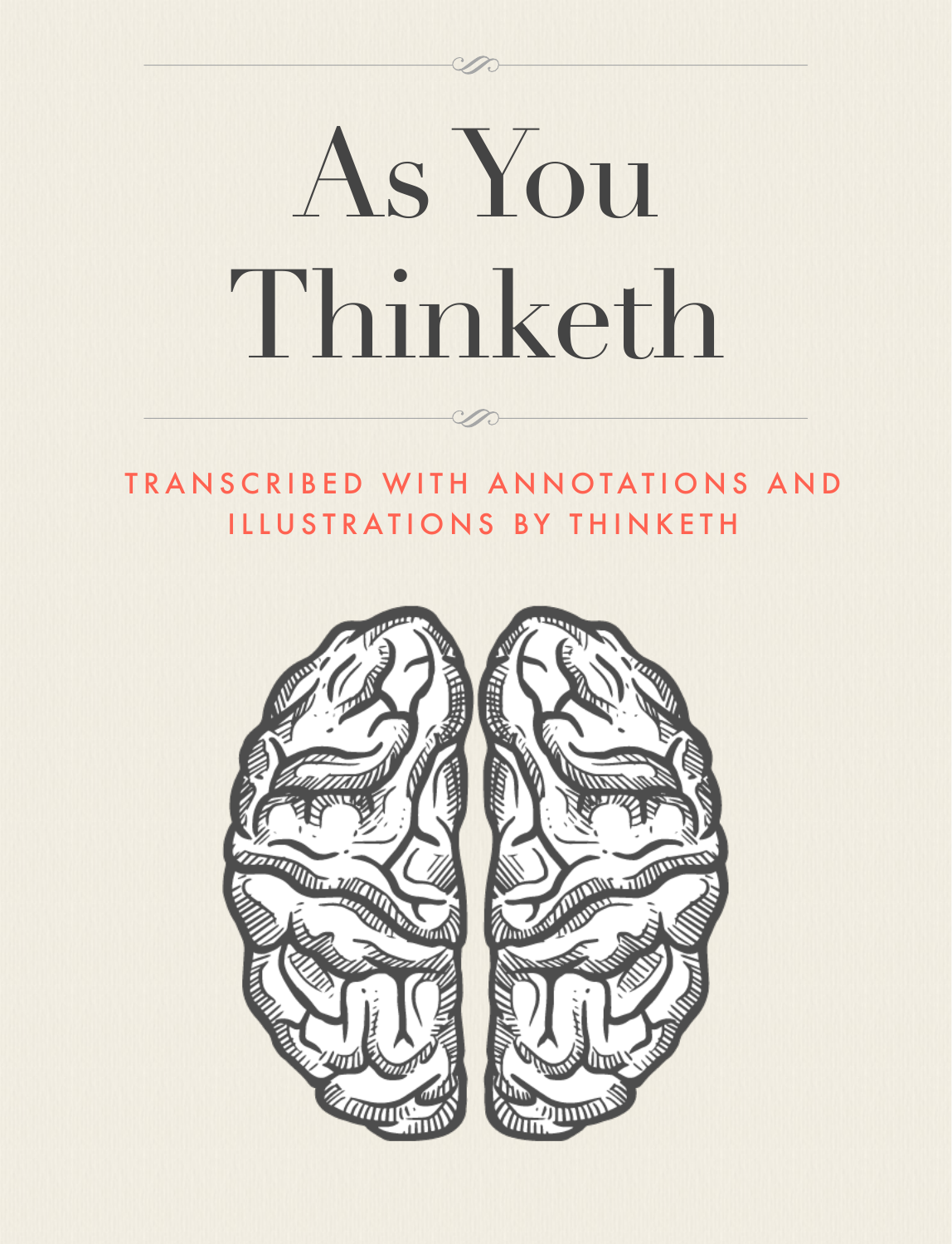### Introduction

Most of us have heard people say, "You are what you eat". Food is fuel for our bodies and the quality and amounts we ingest significantly affects our health and quality of life.

#### **You are also what you think.**

Our thoughts are the fuel for our mind. Our thoughts fuel our dreams and aspirations or they can bind us from accomplishing them.

"A particular train of thought persisted in, be it good or bad, cannot fail to produce its results on the character and circumstances. A man cannot directly choose his circumstances, but he can choose his thoughts, and so indirectly, yet surely, shape his circumstances."

You can read this book in a few hours. Consider taking the time to fill your tank. The fuel it will provide your mind will sustain you for a lifetime and affect you, your family and everyone who interacts with you during your life.

#### **After you have read it, consider filling the tanks of others by sharing this "fuel" with your family, friends and colleagues.**

If you prefer to read online, consider the following versions:

**[Original](https://www.thinketh.io/chapter-1.html)** 

[Feminine](https://www.thinketh.io/chapter-1---feminine.html)

[Gender-Neutral \(Second Person\)](https://www.thinketh.io/chapter-1---neutral.html)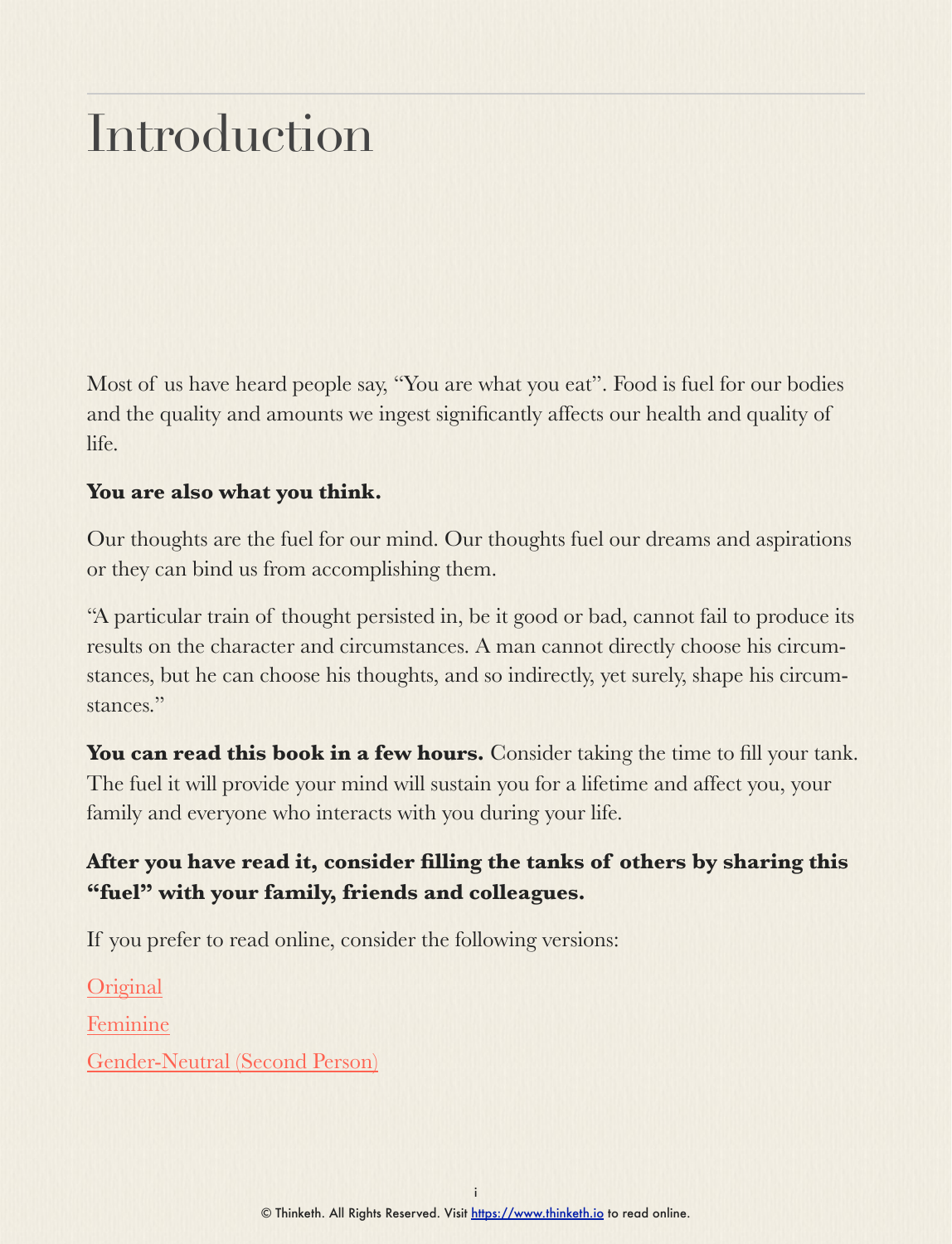### Foreword

This little volume is the result of meditation and experience and is not intended as an exhaustive treatise on the much-written upon subject of the power of thought.

It is suggestive rather than explanatory, its object being to stimulate people to the discovery and perception of the truth that they themselves are makers of themselves by virtue of the thoughts which they choose and encourage.

The mind is the master-weaver, both of the inner garment of character and the outer garment of circumstance, and that, as they may have hitherto woven in ignorance and pain they may now weave in enlightenment and happiness.

James Allen - Author of "As a Man Thinketh"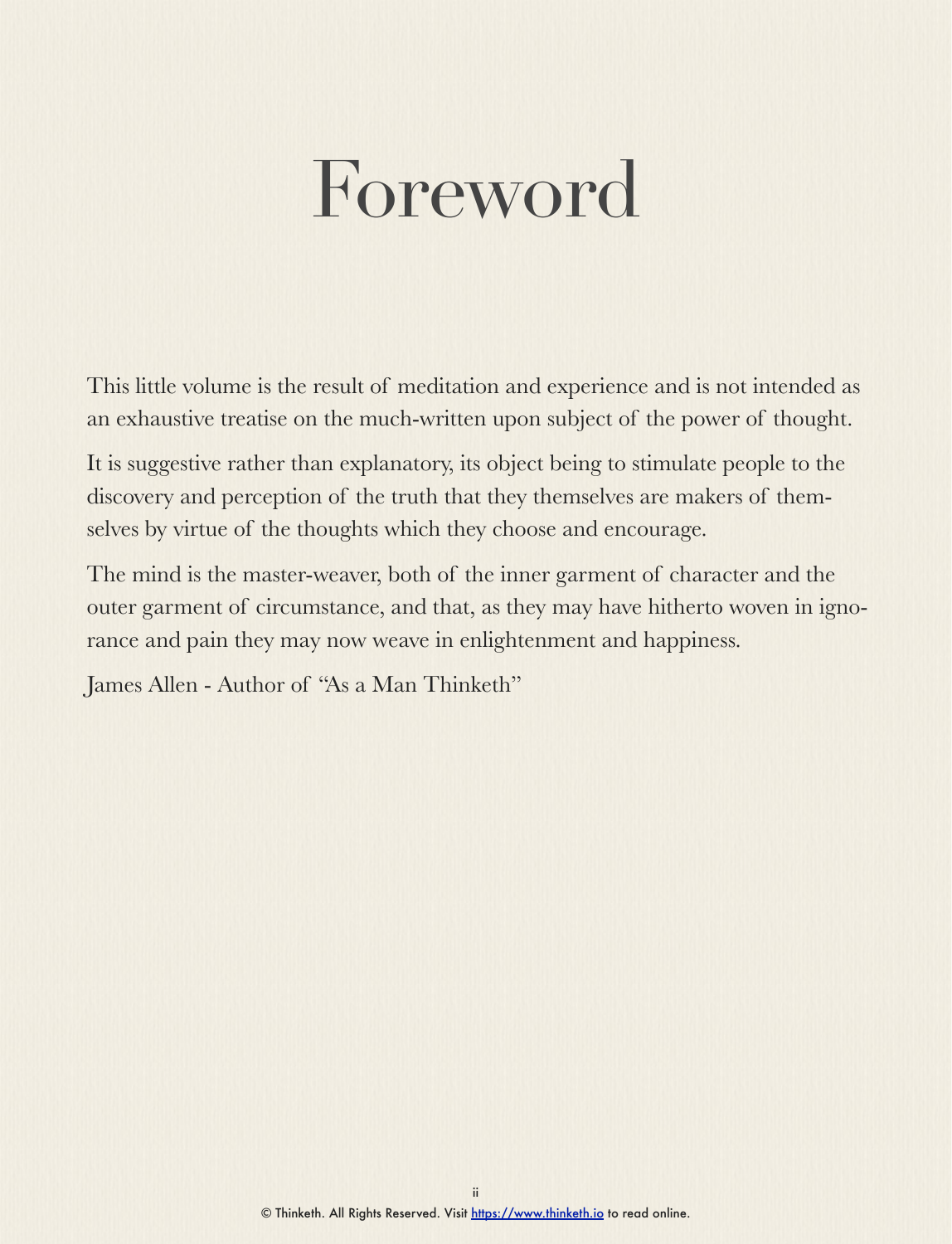CHAPTER 1

## Thought & Character



The aphorism, "As you thinketh in your heart so are you," not only embraces the whole of your being, but is so comprehensive as to reach out to every condition and circumstance of your life.

**You are literally what you think, your character being the complete sum of all your thoughts.**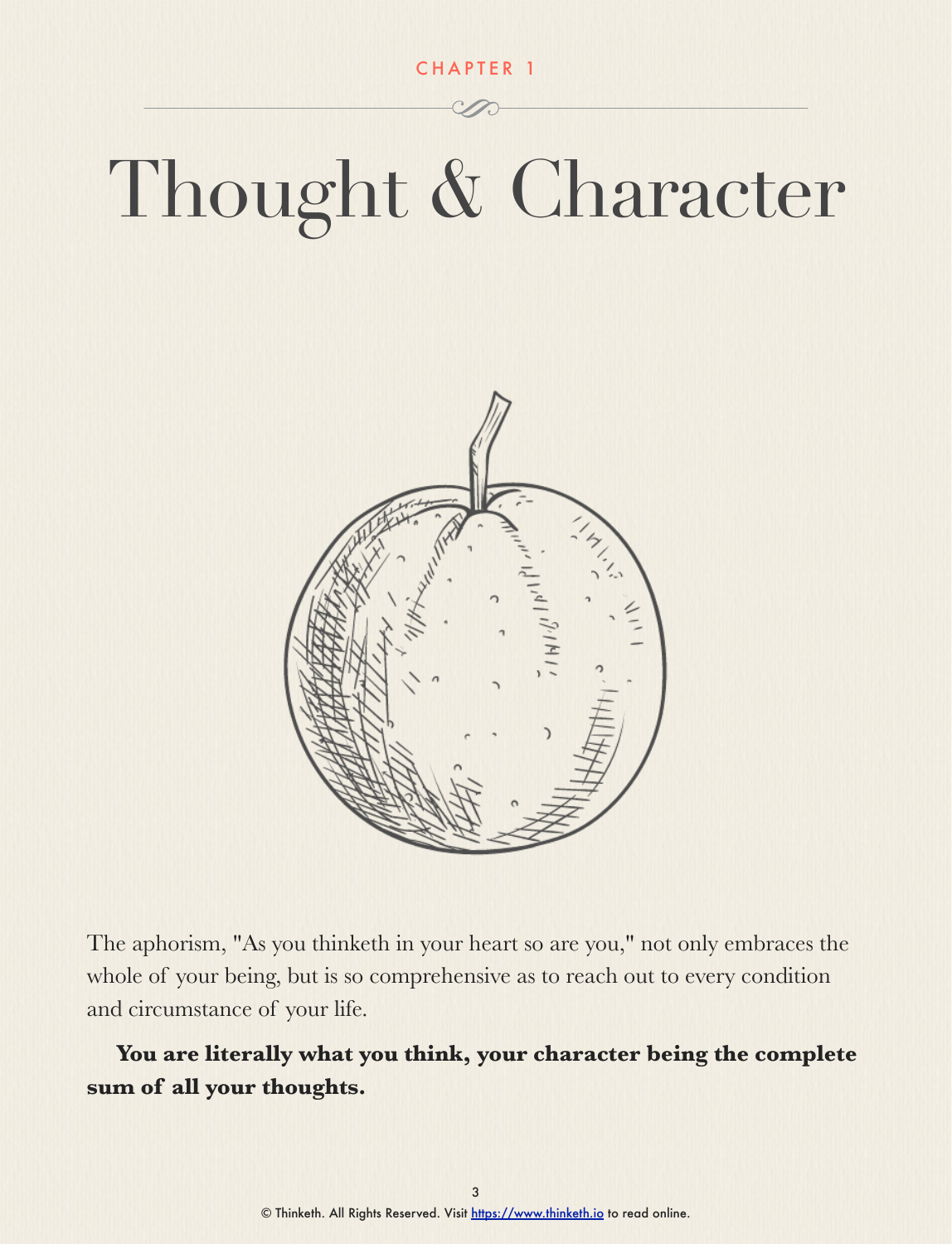As the plant springs from, and could not be without, the seed, so every act of yours springs from the hidden seeds of thought, and could not have appeared without them.

This applies equally to those acts called "spontaneous" and "unpremeditated" as to those which are deliberately executed.

Act is the blossom of thought, and joy and suffering are it's fruits; thus you will garner in the sweet and bitter fruitage of your own husbandry.

You are a growth by law, and not a creation by artifice, and cause and effect is as absolute and undeviating in the hidden realm of thought as in the world of visible and material things.

A noble and Godlike character is not a thing of favor or chance, but is the natural result of continued effort in right thinking, the effect of long cherished association with Godlike thoughts.

An ignoble and bestial character, by the same process, is the result of the continued harboring of groveling thoughts.

You are made or unmade by yourself; in the armory of thought you forge the weapons by which you destroy yourself; you also fashion the tools with which you build for yourself heavenly mansions of joy and strength and peace.

By the right choice and true application of thought, you ascend to the Divine Perfection; by the abuse and wrong application of thought, you descend below the

You are literally what you think, your character being the complete sum of all your thoughts.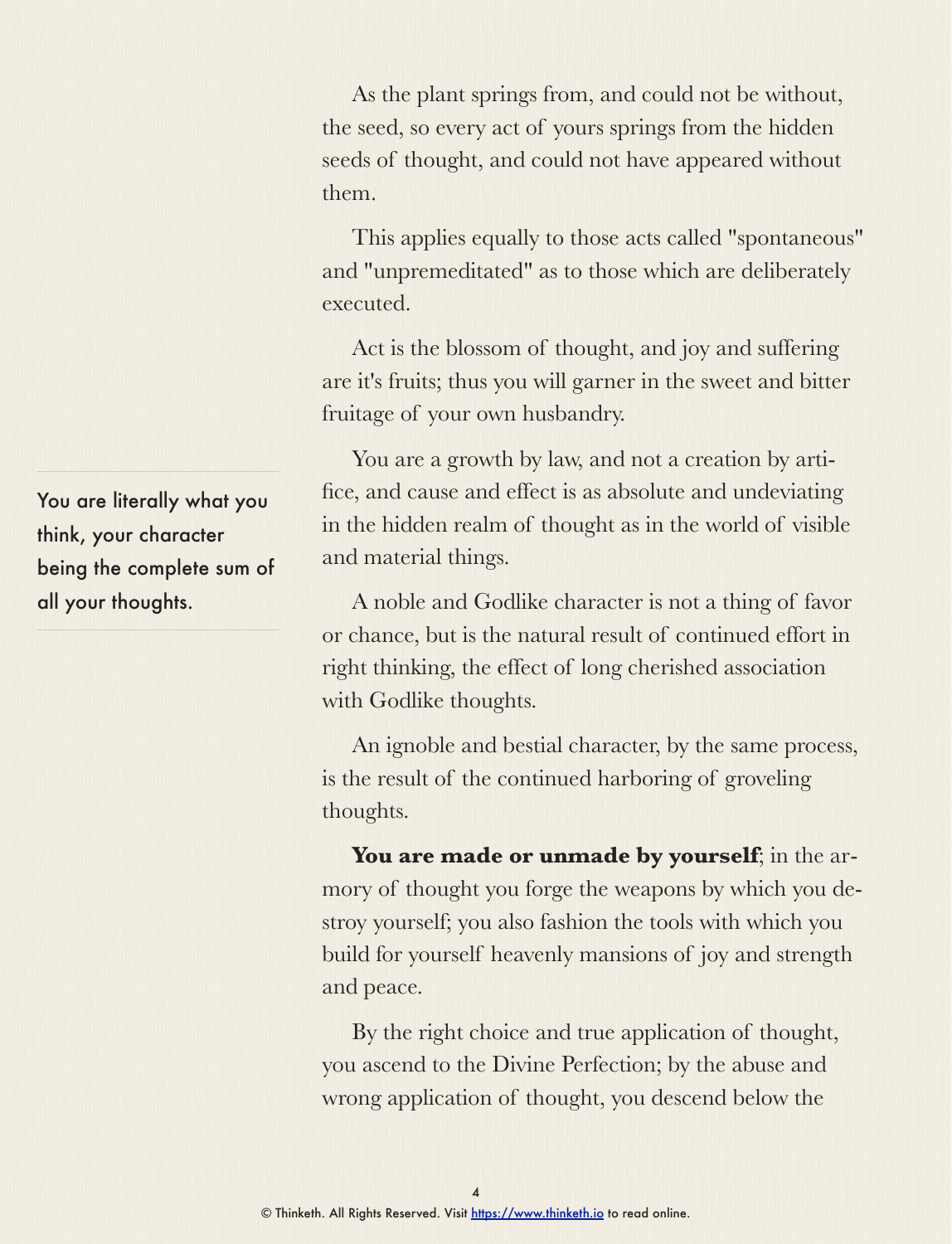level of the beast. Between these two extremes are all the grades of character, and you are their maker and master.

Of all the beautiful truths pertaining to the soul which have been restored and brought to light in this age, none is more gladdening or fruitful of divine promise and confidence than this - that you are the master of thought, the molder of character, and maker and shaper of condition, environment, and destiny.

As a being of Power, Intelligence, and Love, and the Lord of your own thoughts, you hold the key to every situation, and contain within yourself that transforming and regenerative agency by which you may make yourself what you will.

You are always the master, even in your weakest and most abandoned state; but in your weakness and degradation you are the foolish master who misgoverns your household.

When you begin to reflect upon your condition, and to search diligently for the Law upon which your being is established, you then become the wise master, directing your energies with intelligence, and fashioning your thoughts to fruitful issues.

Such is the conscious master, and you can only thus become by discovering within yourself the laws of thought; which discovery is totally a matter of application, selfanalysis, and experience.

Only by much searching and mining are gold and diamonds obtained, and you can find every truth connected with your being if you will dig deep into the mine of your soul; and that you are the maker of your character, the molder of your life, and the builder of your destiny, you

Act is the blossom of thought, and joy and suffering are its fruits; thus do you garner in the sweet and bitter fruitage of your own husbandry.

<sup>©</sup> Thinketh. All Rights Reserved. Visit [https://www.thinketh.io](http://www.thinketh.io) to read online.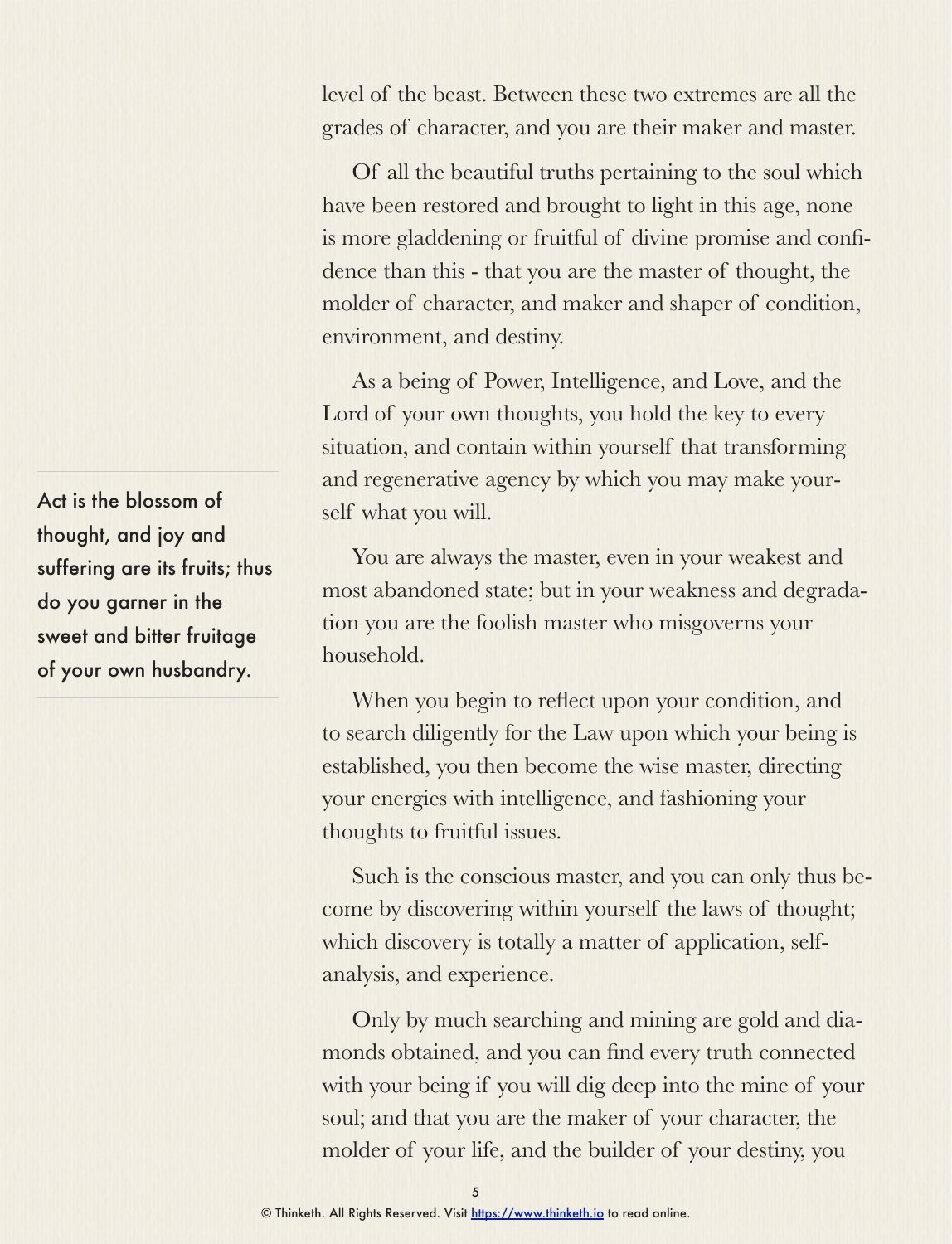may unerringly prove, if you will watch, control, and alter your thoughts, tracing their effects upon yourself, upon others, and upon your life and circumstances, linking cause and effect by patient practice and investigation, and utilizing your every experience, even to the most trivial, everyday occurrence, as a means of obtaining that knowledge of yourself which is Understanding, Wisdom, Power.

In this direction, as in no other, is the law absolute that "**They who seeketh findeth; and to them that knocketh it shall be opened**"; for only by patience, practice, and ceaseless importunity can you enter the Door of the Temple of Knowledge.

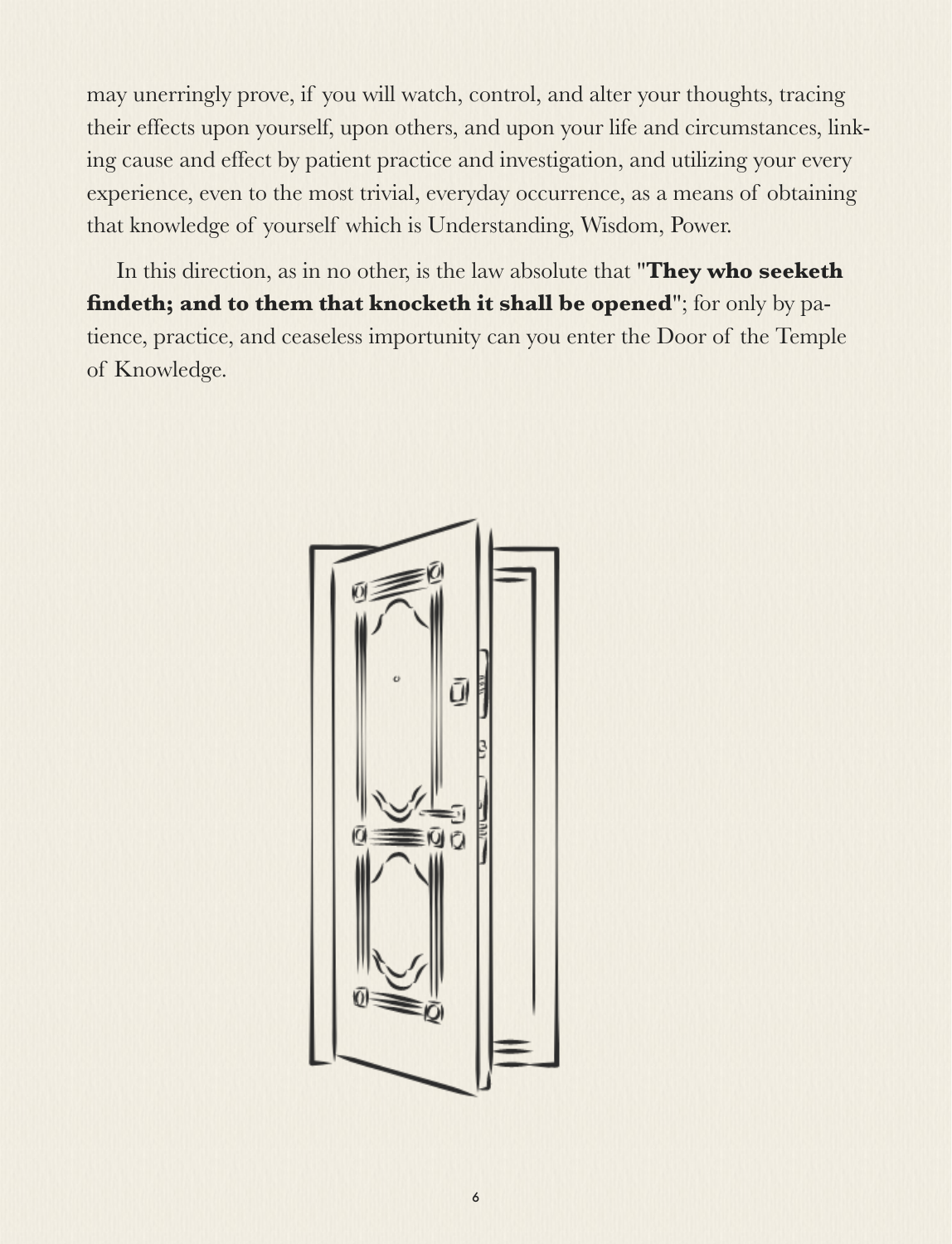### **Chapter 1 - Excerpts & Highlights**

• You are literally what you think, your character being the complete sum of all your thoughts.

• Act is the blossom of thought, and joy and suffering are its fruits; thus do you garner in the sweet and bitter fruitage of your own husbandry.

• You are made or unmade by yourself; in the armory of thought you forge the weapons by which you destroy yourself; you also fashion the tools with which you builds for yourself heavenly mansions of joy and strength and peace.

• You are the master of thought, the molder of character, and maker and shaper of condition, environment, and destiny.

• Only by much searching and mining are gold an diamonds obtained, and you can find every truth connected with your being if you will dig deep into the mine of your soul.

YOU ARE LITERALLY WHAT YOU THINK, YOUR CHARACTER BEING THE COMPLETE SUM OF ALL YOUR THOUGHTS. YOU ARE MADE OR UN-MADE BY YOURSELF.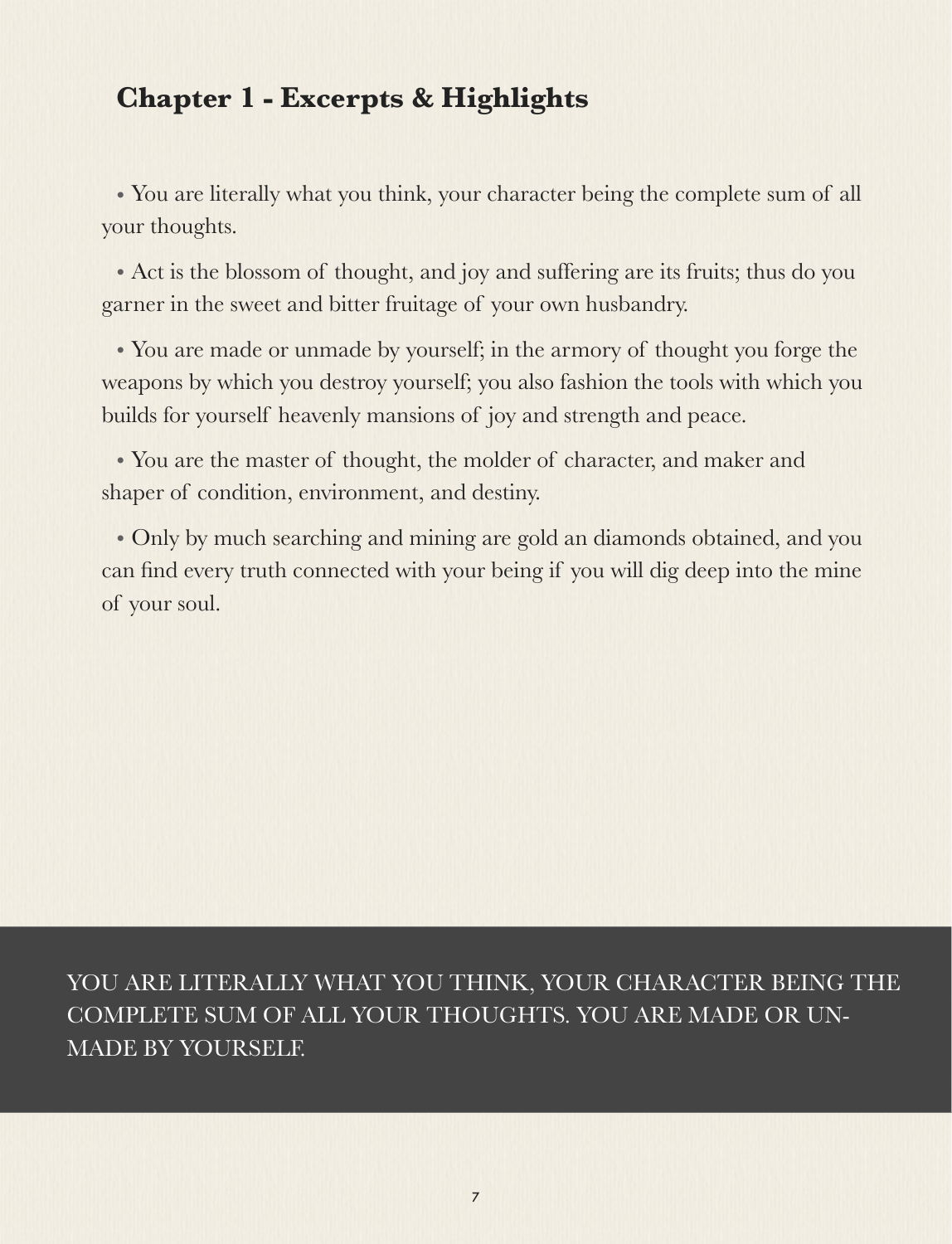CHAPTER 2

### Effect on Thought & Circumstances



Your mind may be likened to a garden, which may be intelligently cultivated or allowed to run wild; but whether cultivated or neglected, it must, and will, bring forth. If no useful seeds are put into it, then an abundance of useless weed seeds will fall therein, and will continue to produce their kind.

Just as a gardener cultivates their plot, keeping it free from weeds, and growing the flowers and fruits which they require, so may you **tend the garden of your**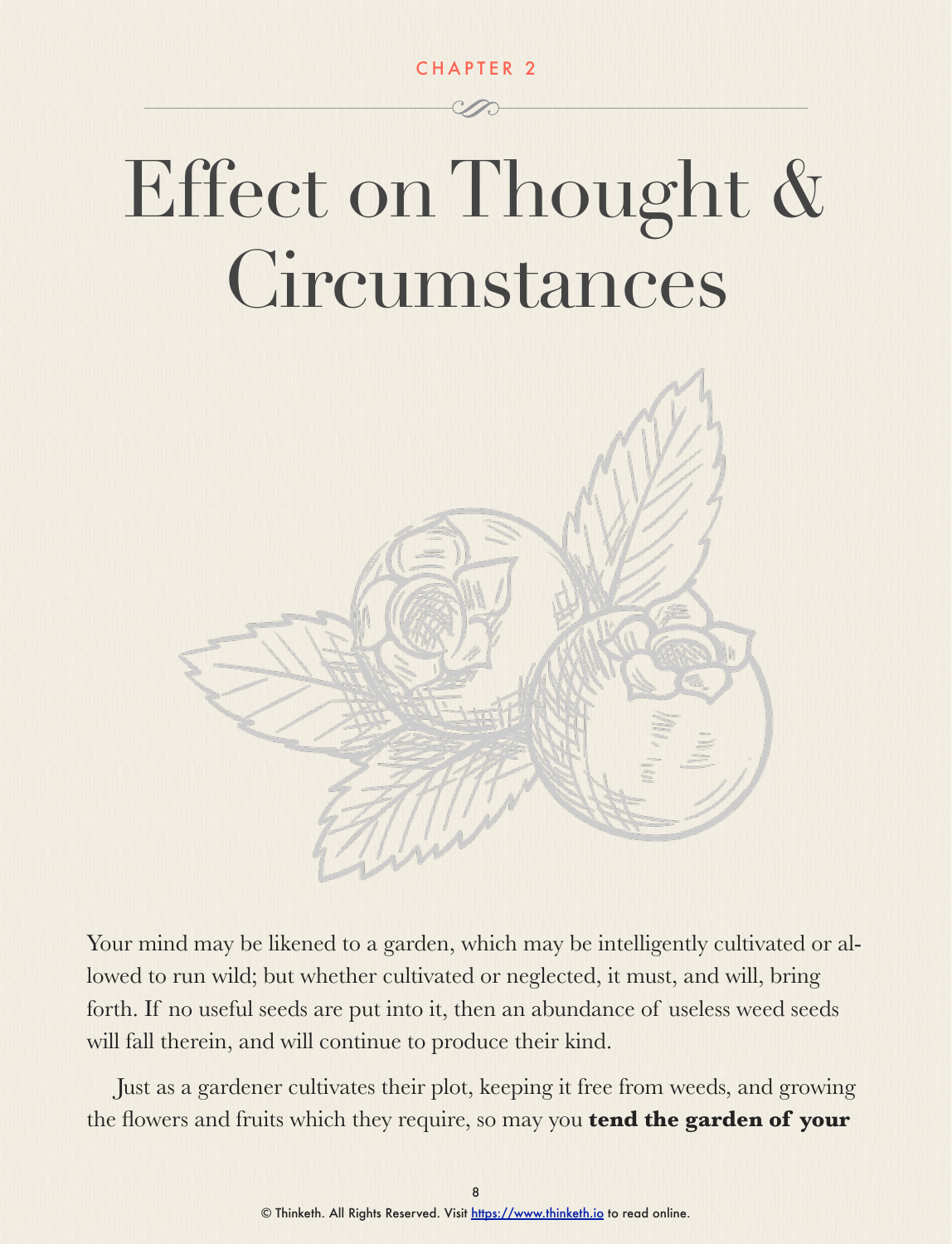Thought and character are one, and as character can only manifest and discover itself through environment and circumstance, the outer conditions of your life will always be found to be harmoniously related to your inner state.

**mind**, weeding out all the wrong, useless, and impure thoughts, and cultivating toward perfection the flowers and fruits of right, useful, and pure thoughts.

By pursuing this process, you will sooner or later discover that **you are the master-gardener of your soul, the director of your life**. You also reveal, within yourself, the laws of thought, and understand, with ever-increasing accuracy, how the thought forces and mind-elements operate in the shaping of your character, circumstances, and destiny.

Thought and character are one, and as character can only manifest and discover itself through environment and circumstance, the outer conditions of your life will always be found to be harmoniously related to your inner state. This does not mean that your circumstances at any given time are an indication of your entire character, but that those circumstances are so intimately connected with some vital thought-element within yourself that, for the time being, they are indispensable to your development.

Everyone is where they are by the law of their being; the thoughts which they have built into their character have brought them there, and in the arrangement of their life there is no element of chance, but all is the result of a law which cannot err. This is just as true of those who feel "out of harmony" with their surroundings as of those who are contented with them.

As the progressive and evolving being, you are where you are that you may learn that you may grow; and as you learn the spiritual lesson which any circumstance contains for you, it passes away and gives place to other circumstances.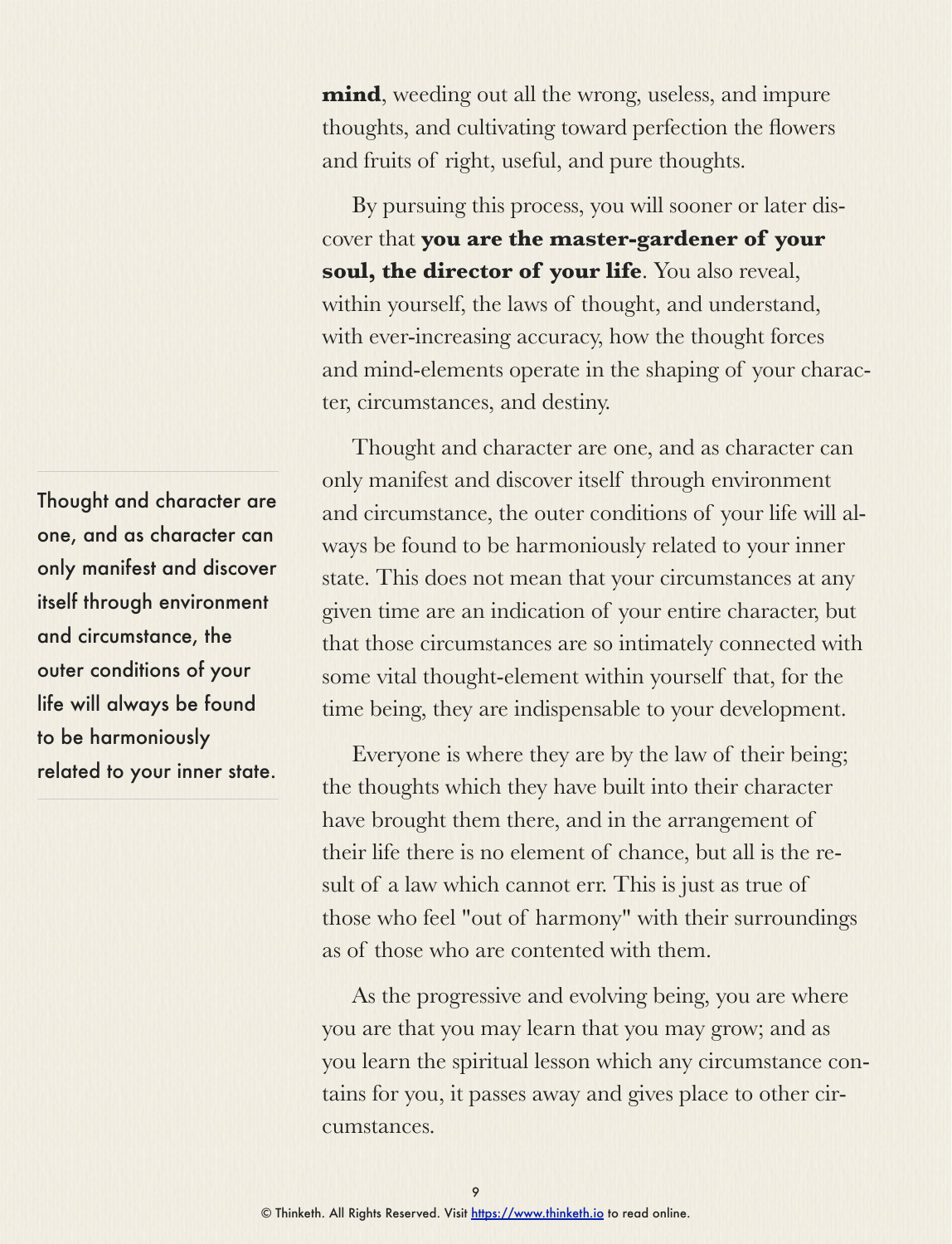**You are buffeted by circumstances so long as you believe yourself to be the creature of outside conditions**, but when you realize that you are a creative power, and that you may command the hidden soil and seeds of your being out of which circumstances grow, you then become the rightful master of yourself.

That circumstances grow out of thought everyone knows who has for any length of time practiced self-control and self-purification, for they will have noticed that the alteration in their circumstances have been in exact ratio with their altered mental condition. So true is this that when you earnestly apply yourself to remedy the defects in your character, and make swift and marked progress, you pass rapidly through a succession of vicissitudes.

**Your soul attracts that which it secretly harbors; that which it loves, and also that which it fears**; it reaches the height of its cherished aspirations; it falls to the level of its unchastened desires; and circumstances are the means by which your soul receives its own.

Every thought-seed sown or allowed to fall into the mind, and to take root there, produces its own, blossoming sooner or later into act, and bearing its own fruitage of opportunity and circumstances.

#### **Good thoughts bear good fruit, bad thoughts bad fruit.**

The outer world of circumstance shapes itself to the inner world of thought, and both pleasant and unpleasant external conditions are factors which make for the ultimate good of the individual. As the reaper of your own harvest, you learn both by suffering and bliss.

Following the inmost desires, aspirations, thoughts, by which you allow yourself to be dominated (pursuing the will-o'-the-wisp of impure imagining or steadfastly walking the highway of strong and high endeavor), you at last arrive at your fruition and fulfillment in the outer condition of your life.

The laws of growth and adjustment everywhere obtain.

You do not come to the almshouse or the jail by the tyranny of fate or circumstance, but by the pathway of groveling thoughts and base desires. Nor does a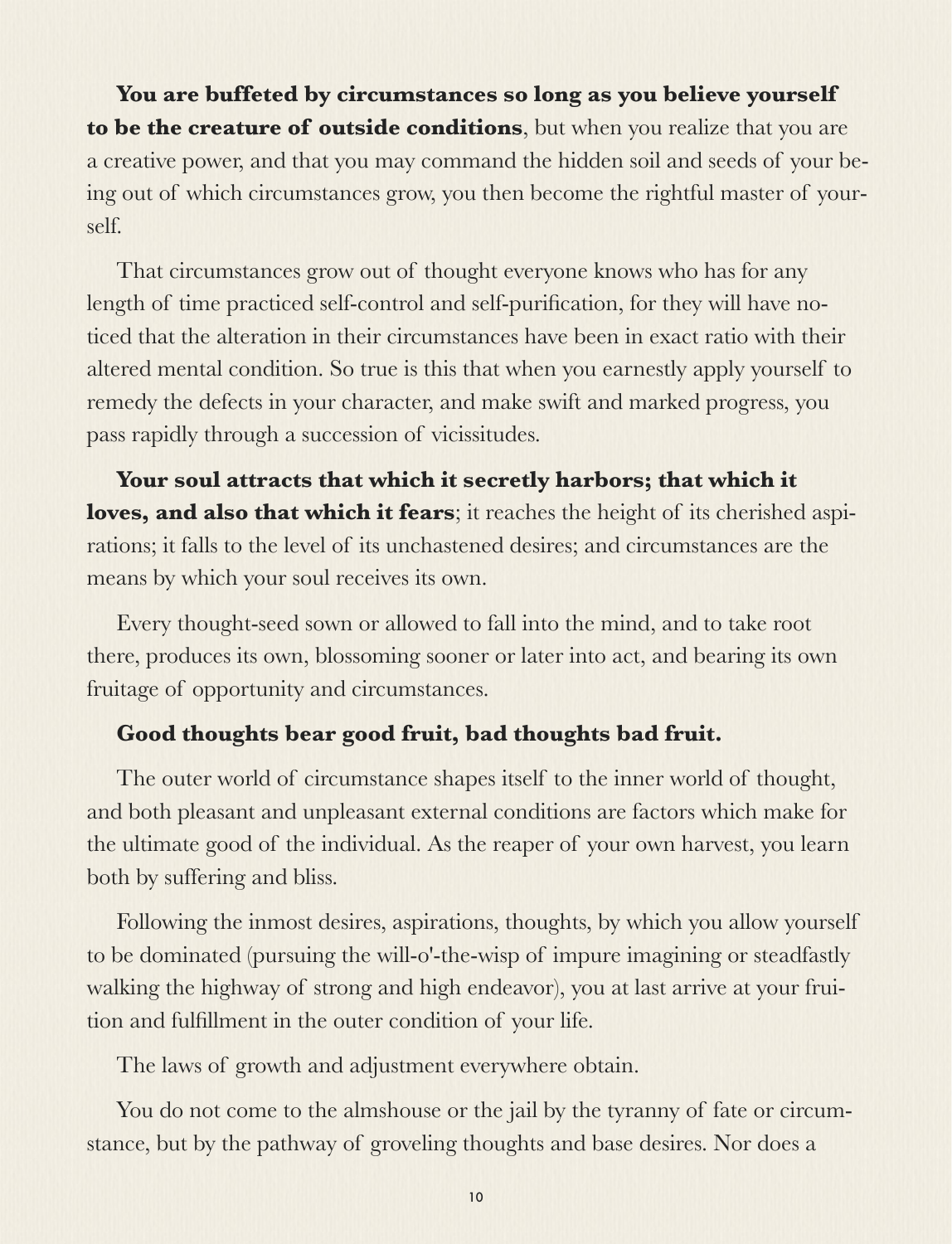pure-minded person fall suddenly into crime by stress of any mere external force; the criminal thought had long been secretly fostered in their heart, and the hour of opportunity revealed its gathered power.

### **Circumstance does not make you; it reveals you to yourself.**

No such conditions can exist as descending into vice and its attendant sufferings apart from vicious inclinations; or ascending into virtue and its pure happiness without the continued cultivation of virtuous aspirations; and you, therefore, as the lord and master of thought, is the maker of yourself, the shaper and author of environment. Even at birth the soul comes to its own, and through every step of its earthly pilgrimage it attracts those combinations of conditions which reveal itself, which are the reflections of its own purity and impurity, its strength and weakness.

#### **You do not attract that which you want, but that which you are.**

Your whims, fancies, and ambitions are thwarted at every step, but their inmost thoughts and desires are fed with their own food, be it foul or clean. The "divinity that shapes our ends" is in ourselves; it is our very Self. You are manacled only by yourself. Thought and action are the jailers of Fate - they imprison, being base; they are also the angels of Freedom - they liberate, being noble.

Not what you wish and pray for do you get, but what you justly earn.

**Your wishes and prayers are only gratified and answered when they harmonize with your thoughts and actions.**

You do not attract that which you want, but that which you are.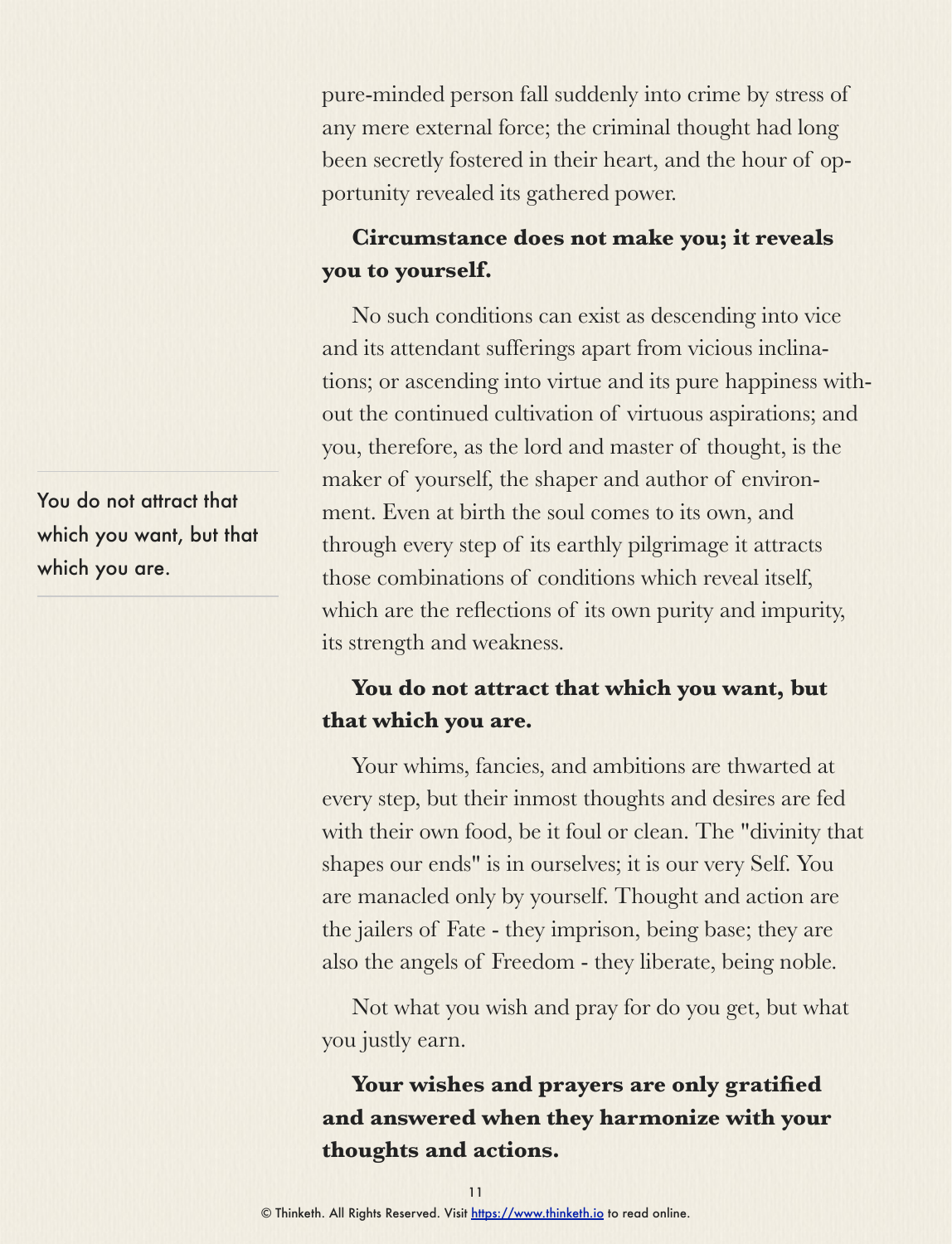In the light of this truth, what, then, is the meaning of "fighting against circumstances"? It means that you are continually revolting against an effect without, while all the time you are nourishing and preserving its cause in your heart.

That cause may take the form of a conscious vice or an unconscious weakness; but whatever it is, it stubbornly retards the efforts of its possessor, and thus calls aloud for remedy.

#### **You are anxious to improve your circumstances, but are unwilling to improve yourself; you therefore remain bound.**

The person who does not shrink from self-crucifixion can never fail to accomplish the object upon which their heart is set. This is as true of earthly as of heavenly things. Even the person whose sole object is to acquire wealth must be prepared to make great personal sacrifices before they can accomplish their object; and how much more so they who would realize a strong and well-poised life?

Here is a person who is wretchedly poor. They are extremely anxious that their surroundings and home comforts should be improved, yet all the time they shirk their work, and considers they are justified in trying to deceive their employer on the ground of the insufficiency of their wages. Such a person does not understand the simplest rudiments of those principles which are the basis of true prosperity, and is not only totally unfitted to rise out of their wretchedness, but is actually attracting to themselves a still deeper wretchedness by dwelling in, and acting out, indolent and deceptive thoughts.

Here is a rich person who is the victim of a painful and persistent disease as the result of gluttony. They are willing to give large sums of money to get rid of it, but they will not sacrifice their gluttonous desires. They want to gratify their taste for rich and unnatural viands and have their health as well. Such a person is totally unfit to have health, because they have not yet learned the first principles of a healthy life.

Here is an employer of labor who adopts crooked measures to avoid paying the regulation wage, and, in the hope of making larger profits, reduces the wages of their employees. Such a person is altogether unfitted for prosperity, and when they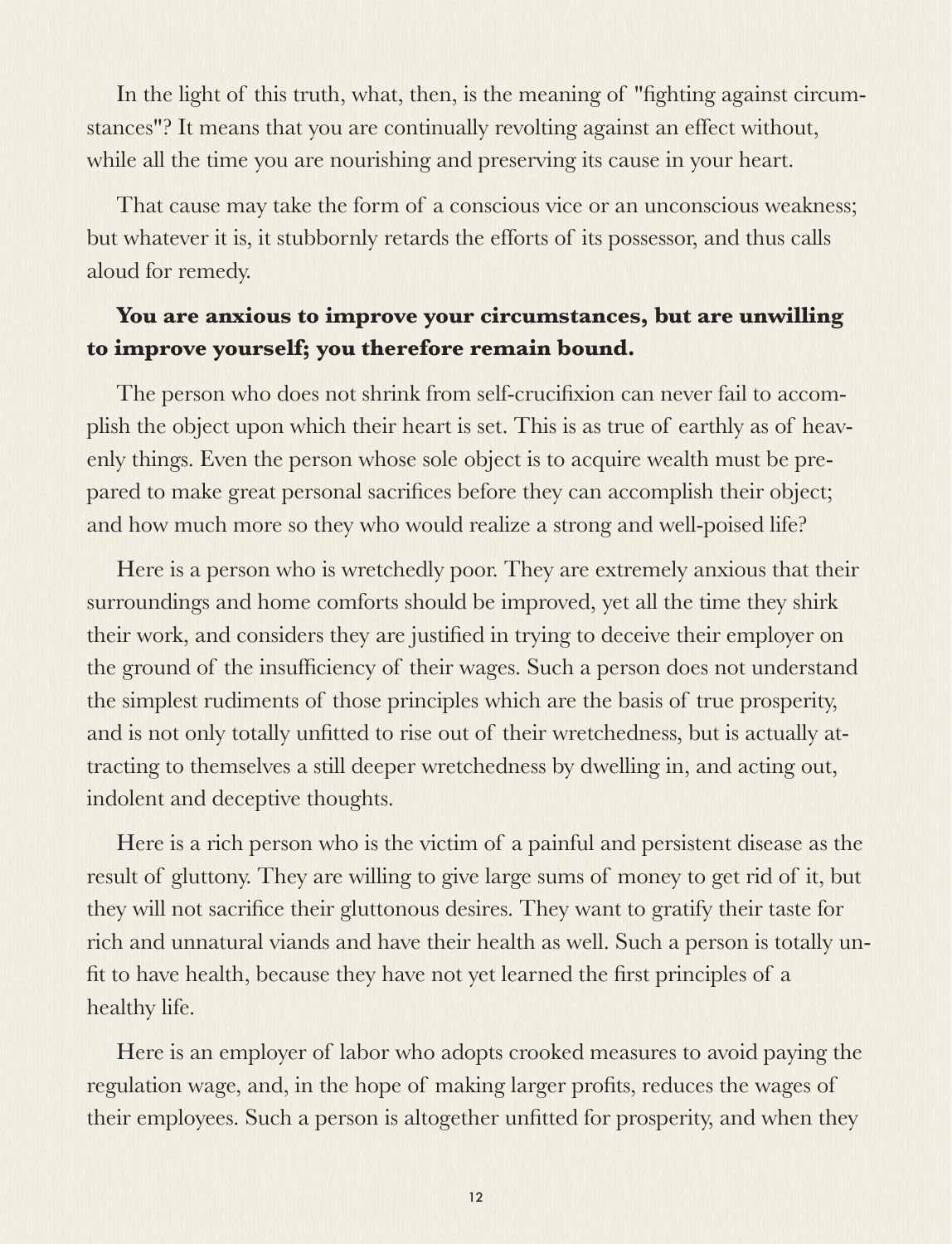find themselves bankrupt, both as regards to reputation and riches, they blames circumstances, not knowing that they are the sole author of their condition.

I have introduced these three cases merely as illustrative of the truth that you are the cause (though nearly always unconsciously) of your circumstances, and that, whilst aiming at a good end, you are continually frustrating its accomplishment by encouraging thoughts and desires which cannot possibly harmonize with that end. Such cases could be multiplied and varied almost indefinitely, but this is not necessary, as the reader can, if you so resolve, trace the action of the laws of thought in your own mind and life, and until this is done, mere external facts cannot serve as a ground of reasoning.

Circumstances, however, are so complicated, thought is so deeply rooted, and the conditions of happiness vary so vastly with individuals, that your entire soul condition (although it may be known to yourself) cannot be judged by another from the external aspect of your life alone.

You may be honest in certain directions, yet suffer privations; You may be dishonest in certain directions, yet acquire wealth; but the conclusion usually formed that people fail because of their particular honesty, and that the other prospers because of their particular dishonesty, is the result of a superficial judgment, which assumes that the dishonest person is almost totally corrupt, and honest person almost entirely virtuous. In the light of a deeper knowledge and wider experience, such judgment is found to be erroneous. The dishonest person may have some admirable virtues which the other does not possess; and the honest person obnoxious vices which are absent in the other. The honest person reaps the good results of their honest thoughts and acts; they also bring upon themselves the sufferings which their vices produce. The dishonest person likewise garners their own suffering and happiness.

It is pleasing to human vanity to believe that one suffers because of one's virtue; but not until you have extirpated every sickly, bitter, and impure thought from your mind, and washed every sinful stain from your soul, can you be in a position to know and declare that your sufferings are the result of your good, and not of your bad qualities; and on the way to that supreme perfection, you will have found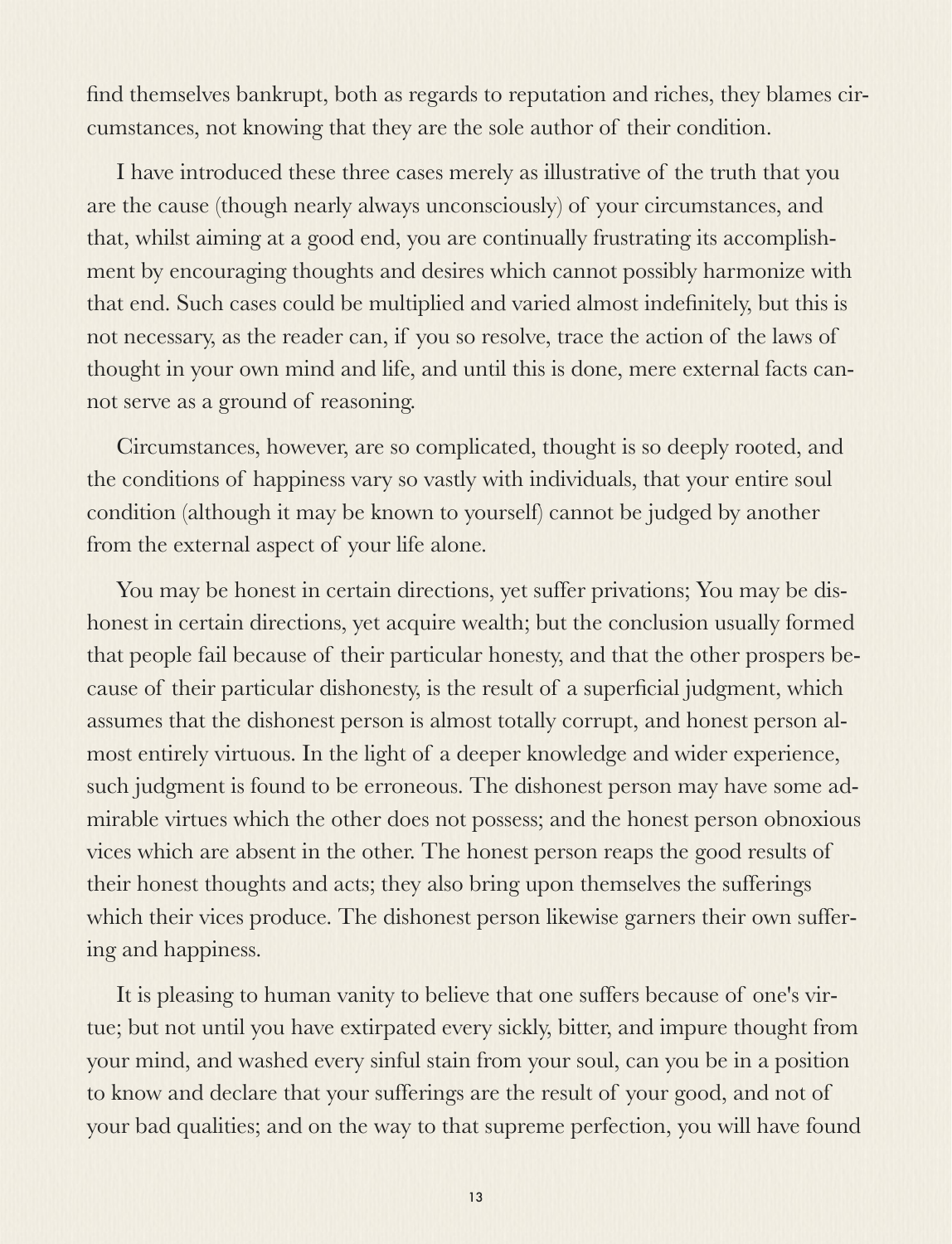working in your mind and life, the Great Law which is absolutely just, and which cannot give good for evil, evil for good.

Possessed of such knowledge, you will then know, looking back upon your past ignorance and blindness, that your life is, and always was, justly ordered, and that all your past experiences, good and bad, were the equitable outworking of your evolving, yet unevolved self.

Good thoughts and actions can never produce bad results; bad thoughts and actions can never produce good results. This is but saying that nothing can come from corn but corn, nothing from nettles but nettles. Most understand this law in the natural world, and work with it; but few understand it in the mental and moral world (though its operation there is just as simple and undeviating), and they, therefore, do not cooperate with it.

### **Suffering is always the effect of wrong thought in some direction. It is an indication that you are out of harmony with yourself, with the Law of your being.**

The sole and supreme use of suffering is to purify, to burn out all that is useless and impure. Suffering ceases for those who are pure. There could be not object in burning gold after the dross had been removed, and a perfectly pure and enlightened being could not suffer.

The circumstances which you encounter with suffering are the result of your own mental in harmony. The circumstances which you encounter with blessedness are the result of your own mental harmony. Blessedness, not material possessions, is the measure of right thought; wretchedness, not lack of material possessions, is the

Good thoughts and actions can never produce bad results; bad thoughts and actions can never produce good results.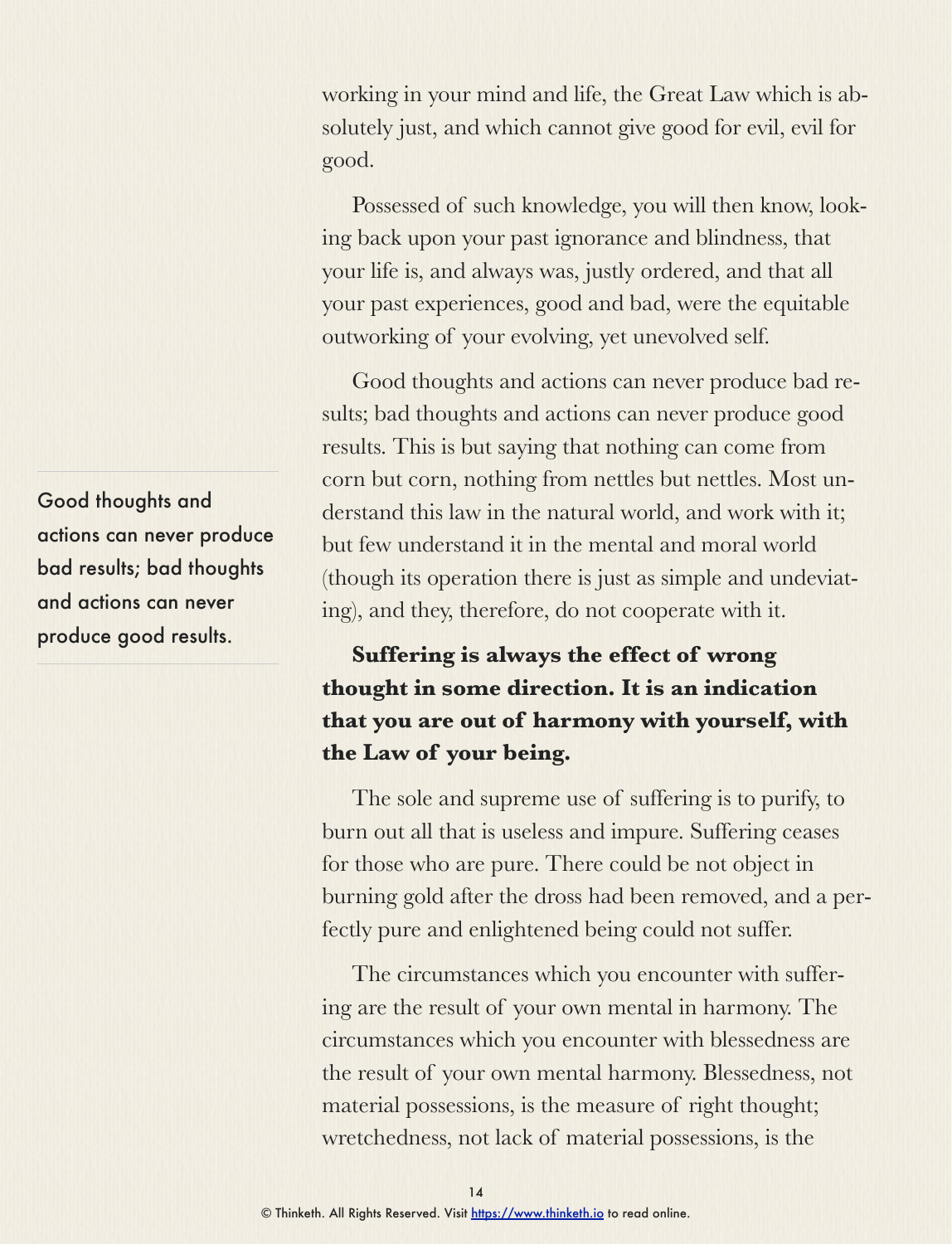measure of wrong thought. You may be cursed and rich; you may be blessed and poor. Blessedness and riches are only joined together when the riches are rightly and wisely used; and the poor person only descends into wretchedness when they regard their lot as a burden unjustly imposed.

Indigence and indulgence are the two extremes of wretchedness. They are both equally unnatural and the result of mental disorder. You are not rightly conditioned until you are a happy, healthy, and prosperous being; and happiness, health, and prosperity are the result of a harmonious adjustment of the inner with the outer, of you with your surroundings.

You only begin to be when you cease to whine and revile, and commence to search for the hidden justice which regulates your life. And as you adapt your mind to that regulating factor, you cease to accuse others as the cause of your condition, and build yourself up in strong and noble thoughts; cease to kick against circumstances, but begin to use them as aids to your more rapid progress, and as a means of discovering the hidden powers and possibilities within yourself.

### **Law, not confusion, is the dominating principle in the universe; justice, not injustice, is the soul and substance of life; and righteousness, not corruption, is the molding and moving force in the spiritual government of the world.**

This being so, you have but to right yourself to find that the universe is right, and during the process of putting yourself right, you will find that as you alter your thoughts toward things and other people, things and other people will alter toward you.

The proof of this truth is in every person, and it therefore admits of easy investigation by systematic introspection and self-analysis.

### **Let yourself radically alter your thoughts, and you will be astonished at the rapid transformation it will effect in the material conditions of your life.**

You imagine that thought can be kept secret, but it cannot; it rapidly crystallizes into habit, and habit solidifies into circumstance. Bestial thoughts crystallize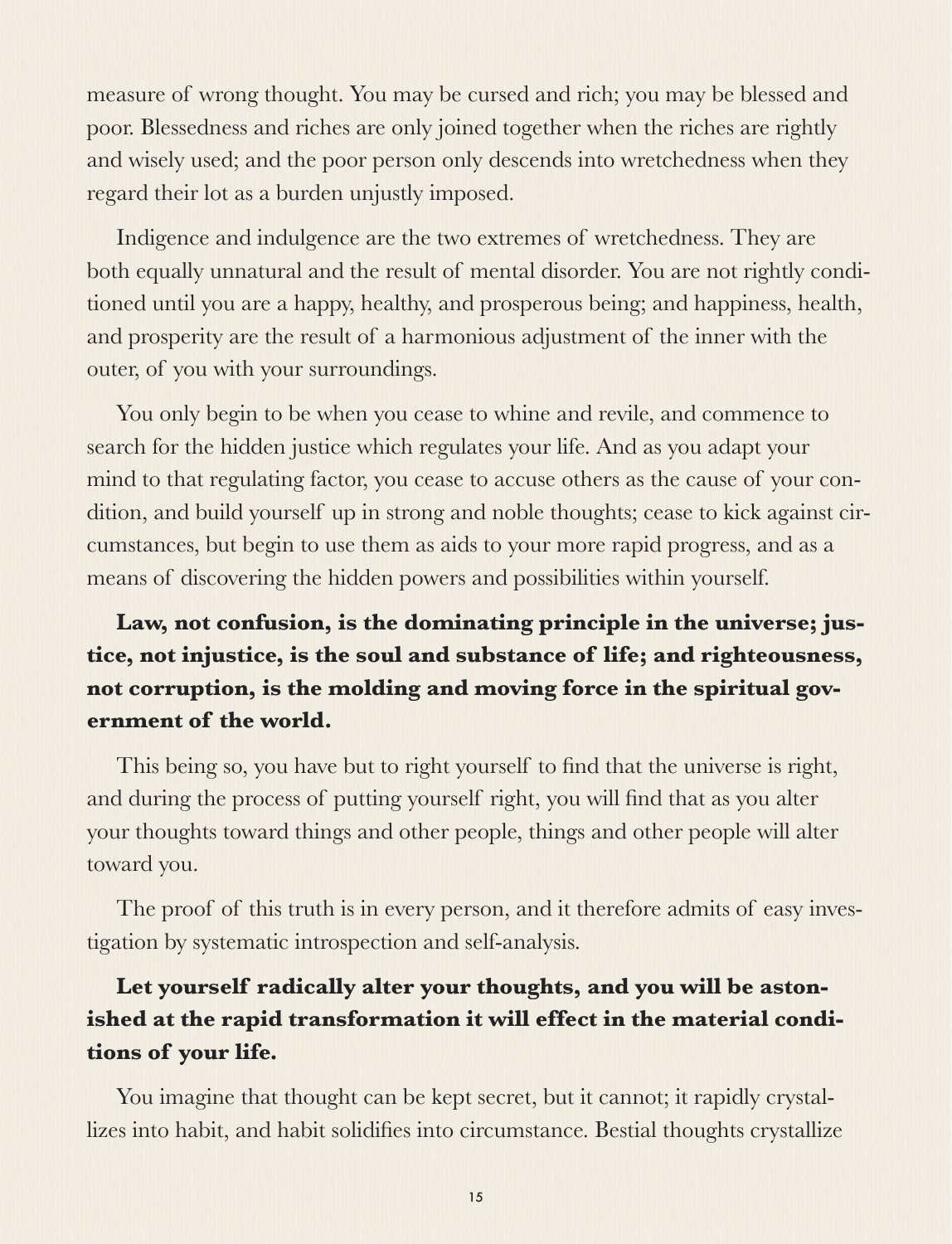into habits of drunkenness and sensuality, which solidify into circumstances of destruction and disease: impure thoughts of every kind crystallize into enervating and confusing habits, which solidify into distracting and adverse circumstances: thoughts of fear, doubt, and indecision crystallize into weak and irresolute habits, which solidify into circumstances of failure, indigence, and slavish dependence: lazy thoughts crystallize into habits of uncleanliness and dishonesty, which solidify into circumstances of foulness and beggary: hateful and condemnatory thoughts crystallize into habits of accusation and violence, which solidify into circumstances of injury and persecution: selfish thoughts of all kinds crystallize into habits of self-seeking, which solidify into circumstances more of less distressing.

On the other hand, beautiful thoughts of all kinds crystallize into habits of grace and kindliness, which solidify into genial and sunny circumstances: pure thoughts crystallize into habits of temperance and self-control, which solidify into circumstances of repose and peace: thoughts of courage, self-reliance, and decision crystallize into positive habits, which solidify into circumstances of success, plenty, and freedom: energetic thoughts crystallize into habits of cleanliness and industry, which solidify into circumstances of pleasantness: gentle and forgiving thoughts crystallize into habits of gentleness, which solidify into protective and preservative circumstances: loving and unselfish thoughts crystallize into habits of self-forgetfulness for others, which solidify into circumstances of sure and abiding prosperity and true riches.

**A particular train of thought persisted in, be it good or bad, cannot fail to produce its results on the character and circumstances.** You cannot directly choose your circumstances, but you can choose your thoughts, and so indirectly, yet surely, shape your circumstances.

Nature helps you to the gratification of the thoughts which you most encourage, and opportunities are presented which will most speedily bring to the surface both the good and evil thoughts.

Let you cease from your sinful thoughts, and all the world will soften toward you, and be ready to help you; put away your weakly and sickly thoughts, and op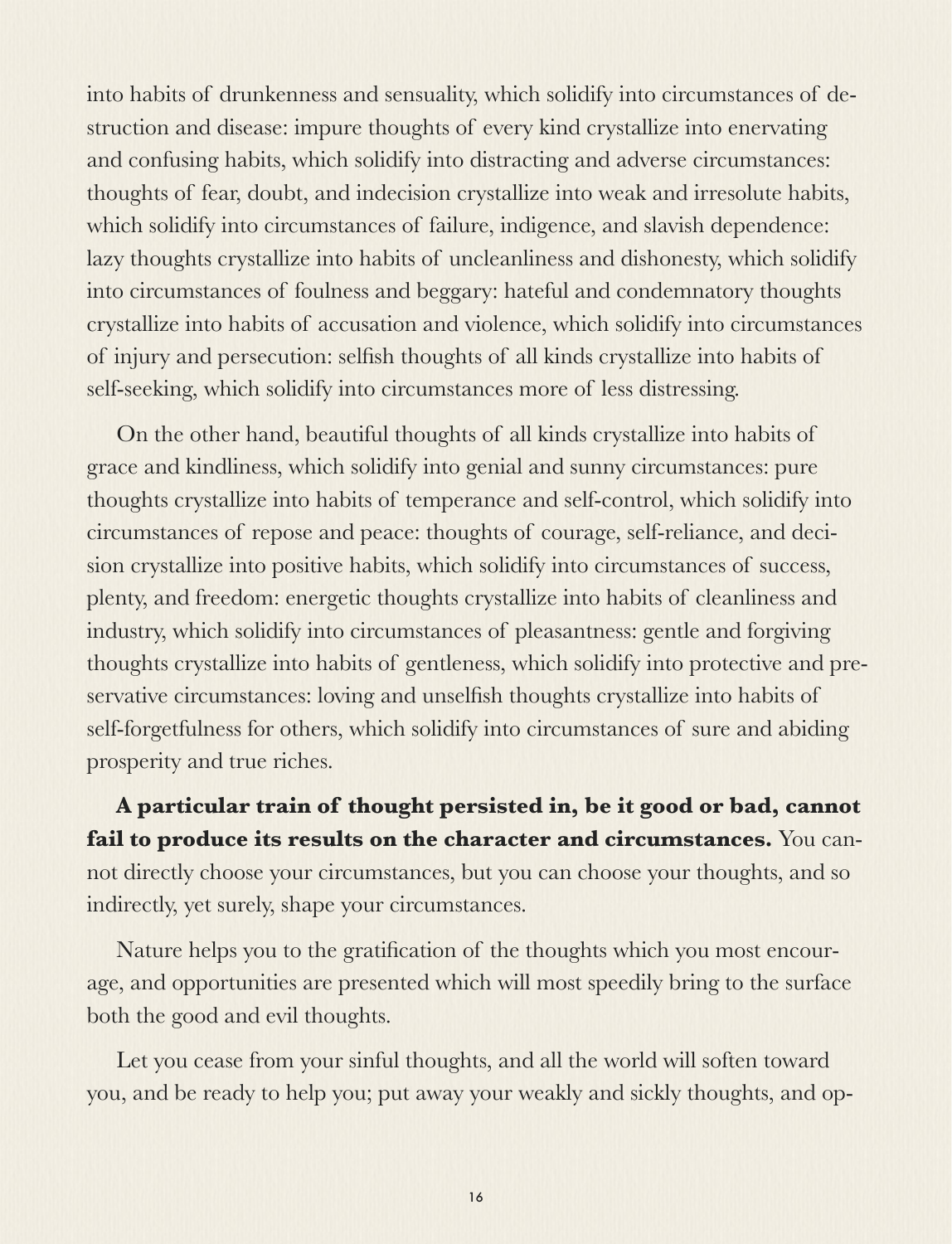portunities will spring up on every hand to aid your strong resolve; encourage good thoughts, and no hard fate shall bind you down to wretchedness and shame.

**The world is your kaleidoscope, and the varying combinations of colors which at every succeeding moment it presents to you are the exquisitely adjusted pictures of your ever-moving thoughts.**

You will be what you will to be; Let failure find its false content In that poor word, "environment," But spirit scorns it, and is free.

It masters time, it conquers space; It cows that boastful trickster, Chance, And bids the tyrant Circumstance Uncrown, and fill a servant's place.

The human Will, that force unseen, The offspring of a deathless Soul, Can hew a way to any goal, Though walls of granite intervene.

Be not impatient in delay, But wait as one who understands; When spirit rises and commands, The gods are ready to obey.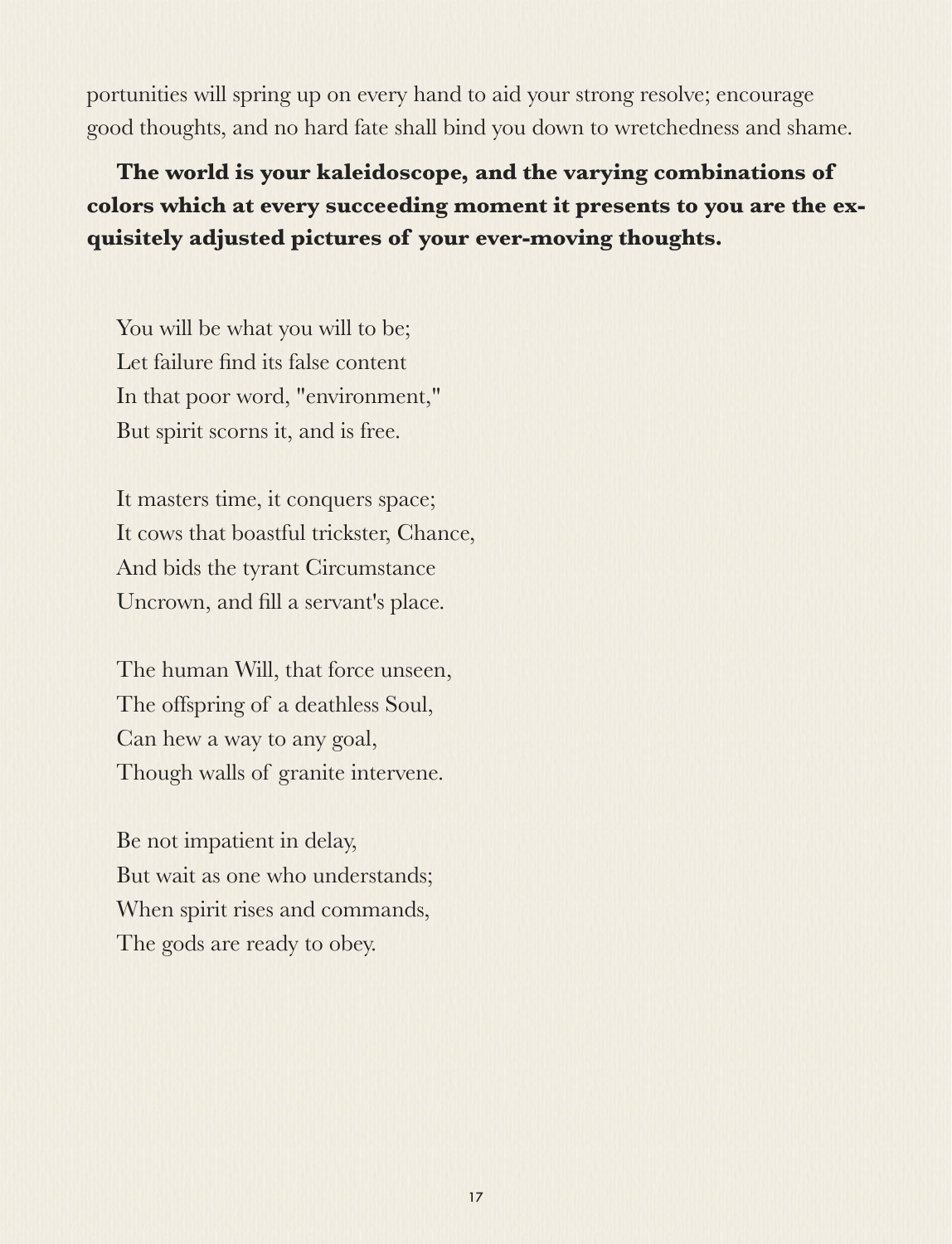### **Chapter 2 - Excerpts & Highlights**

• Just as a gardener cultivates their plot, keeping it free from weeds, and growing the flowers and fruits which you require, so may you tend the garden of yourmind.

- Good thoughts bear good fruit, bad thoughts bad fruit.
- Circumstance does not make you; it reveals you to yourself.
- You do not attract that which you want, but that which you are.

• You only begins to be when you cease to whine and revile, and commence to search for the hidden justice which regulates your life.

• You imagine that thought can be kept secret, but it cannot; it rapidly crystallizes into habit, and habit solidifies into circumstance.

• The world is your kaleidoscope, and the varying combinations of colors which at every succeeding moment it presents to you are the exquisitely adjusted pictures of your ever-moving thoughts.

TEND THE GARDEN OF YOUR MIND. MINIMIZE BAD THOUGHTS, NUR-TURE GOOD THOUGHTS. YOUR THOUGHTS DETERMINE YOUR CHAR-ACTER AND CIRCUMSTANCES. THE QUALITY OF YOUR THOUGHTS DE-TERMINE THE QUALITY OF YOUR CHARACTER AND YOUR LIFE.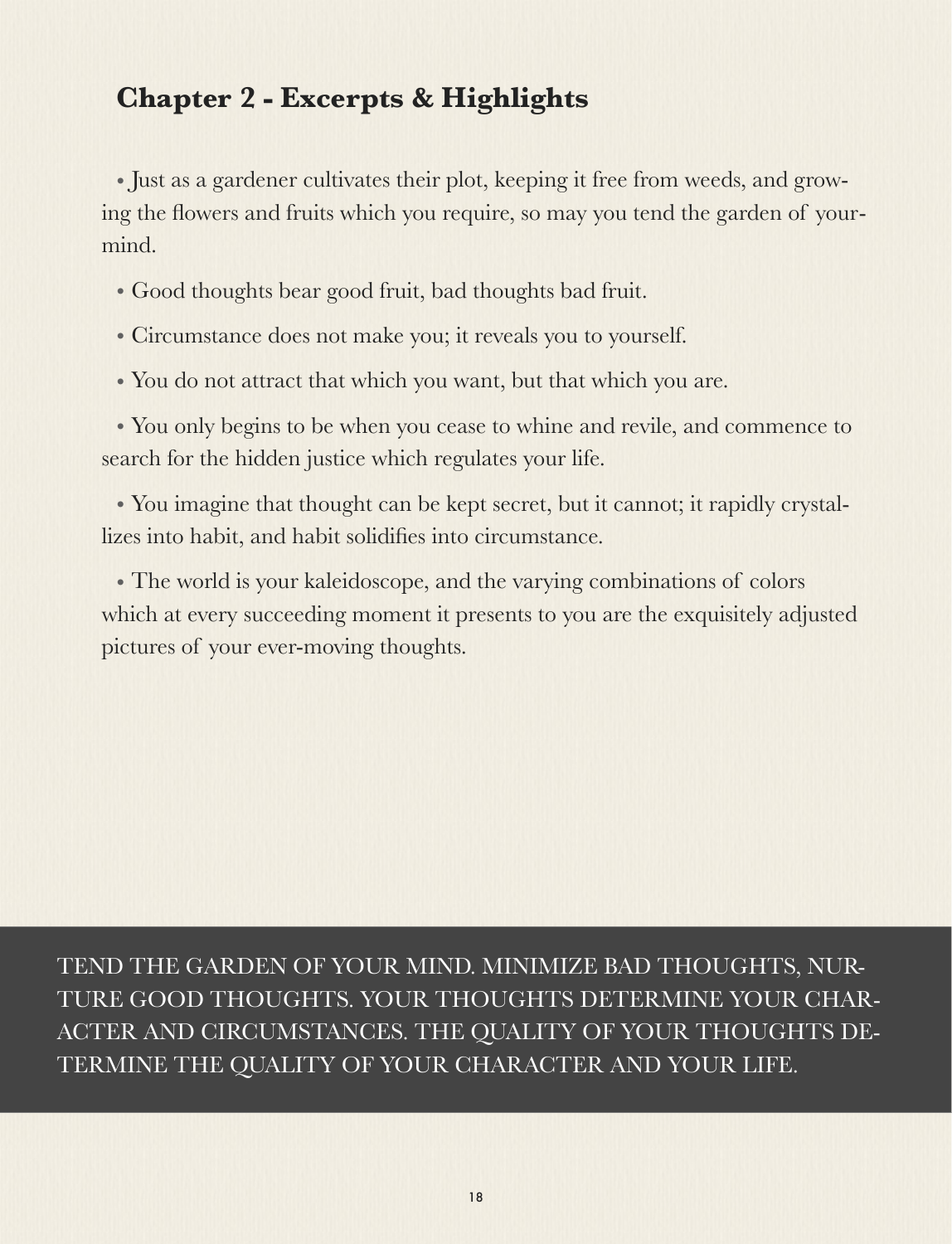CHAPTER 3

## Effect of Thought on Health & the Body



Your body is the servant of your mind. It obeys the operations of your mind, whether they be deliberately chosen or automatically expressed. At the bidding of unlawful thoughts your body sinks rapidly into disease and decay; at the command of glad and beautiful thoughts your body becomes clothed with youthfulness and beauty.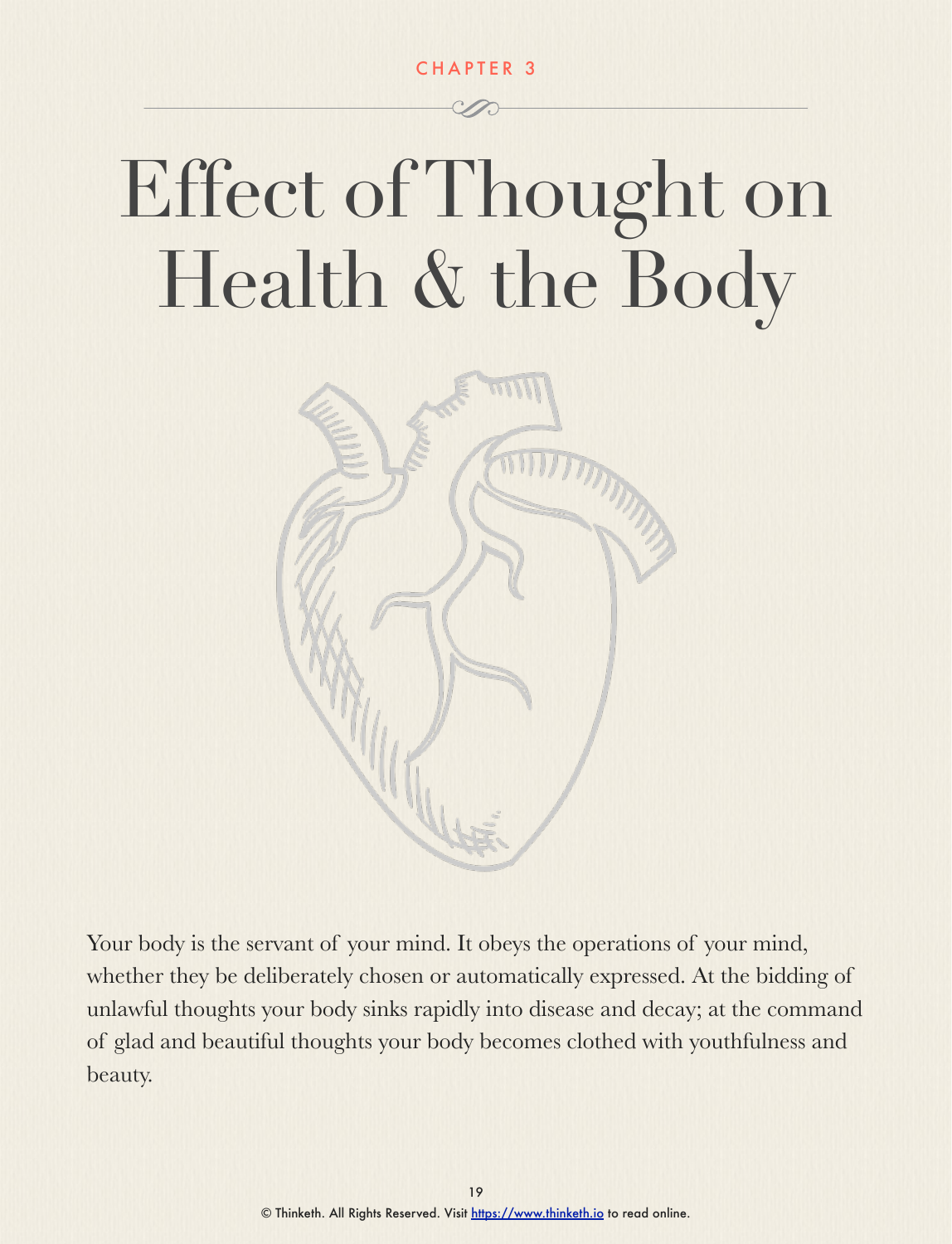Disease and health, like circumstances, are rooted in your thoughts. Sickly thoughts will express themselves through a sickly body. Thoughts of fear have been known to kill people as speedily as a bullet, and they are continually killing thousands of people just as surely though less rapidly. The people who live in fear of disease are the people who get it.

**Anxiety quickly demoralizes the whole body, and lays it open to the entrance of disease**; while impure thoughts, even if not physically indulged, will soon shatter the nervous system.

Strong, pure, and happy thoughts build up your body in vigor and grace. The body is a delicate and plastic instrument, which responds readily to the thoughts by which it is impressed, and habits of thought will produce their own effects, good or bad, upon it.

You will continue to have impure and poisoned blood so long as you propagate unclean thoughts. Out of a clean heart comes a clean life and a clean body. Out of a defiled mind proceeds a defiled life and corrupt body. Thought is the fount of action, life and manifestation; make the fountain pure, and all will be pure.

### **Change of diet will not help you if will not change your thoughts. When you make your thoughts pure, you no longer desire impure food.**

If you would perfect your body, guard your mind. If you would renew your body, beautify your mind. Thoughts of malice, envy, disappointment, despondency, rob the body of its health and grace. A sour face does not come by chance; it is made by sour thoughts.

Strong, pure, and happy thoughts build up your body in vigor and grace.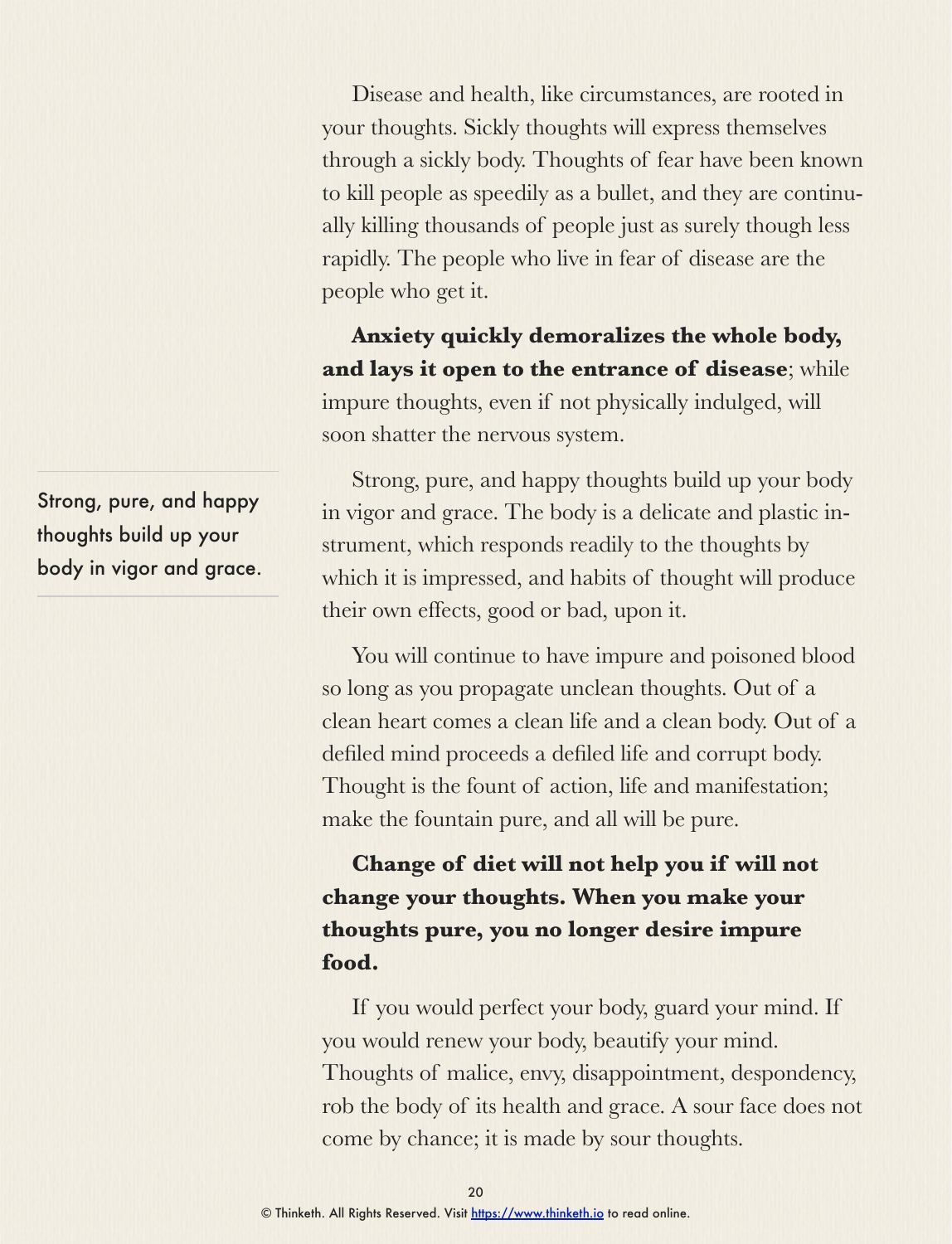Wrinkles that mar are drawn by folly, passion, pride.

I know a person of ninety-six who has the bright, innocent face of a child. I know a person well under middle age whose face is drawn into inharmonious contours. The one is the result of a sweet and sunny disposition; the other is the outcome of passion and discontent.

As you cannot have a sweet and wholesome abode unless you admit the air and sunshine freely into your rooms, so a strong body and a bright, happy, or serene countenance can only result from the free admittance into the mind of thoughts of joy and good will and serenity.

On the faces of the aged there are wrinkles made by sympathy; others by strong and pure thoughts; and others are carved by passion: who cannot distinguish them? With those who have lived righteously, age is calm, peaceful, and softly mellowed, like the setting sun. I have recently seen a philosopher on her deathbed. She was not old except in years. She died as sweetly and peacefully as she had lived.

**There is no physician like cheerful thought for dissipating the ills of your body**; there is no comforter to compare with goodwill for dispersing the shadows of grief and sorrow.

To live continually in thoughts of ill-will, cynicism, suspicion, and envy, is to be confined in a self-made prison-hole.

But to think well of all, to be cheerful with all, and to patiently learn to find the good in all - such unselfish thoughts are the very portals of heaven; and to dwell day by day in thoughts of peace toward every creature will bring abounding peace to their possessor.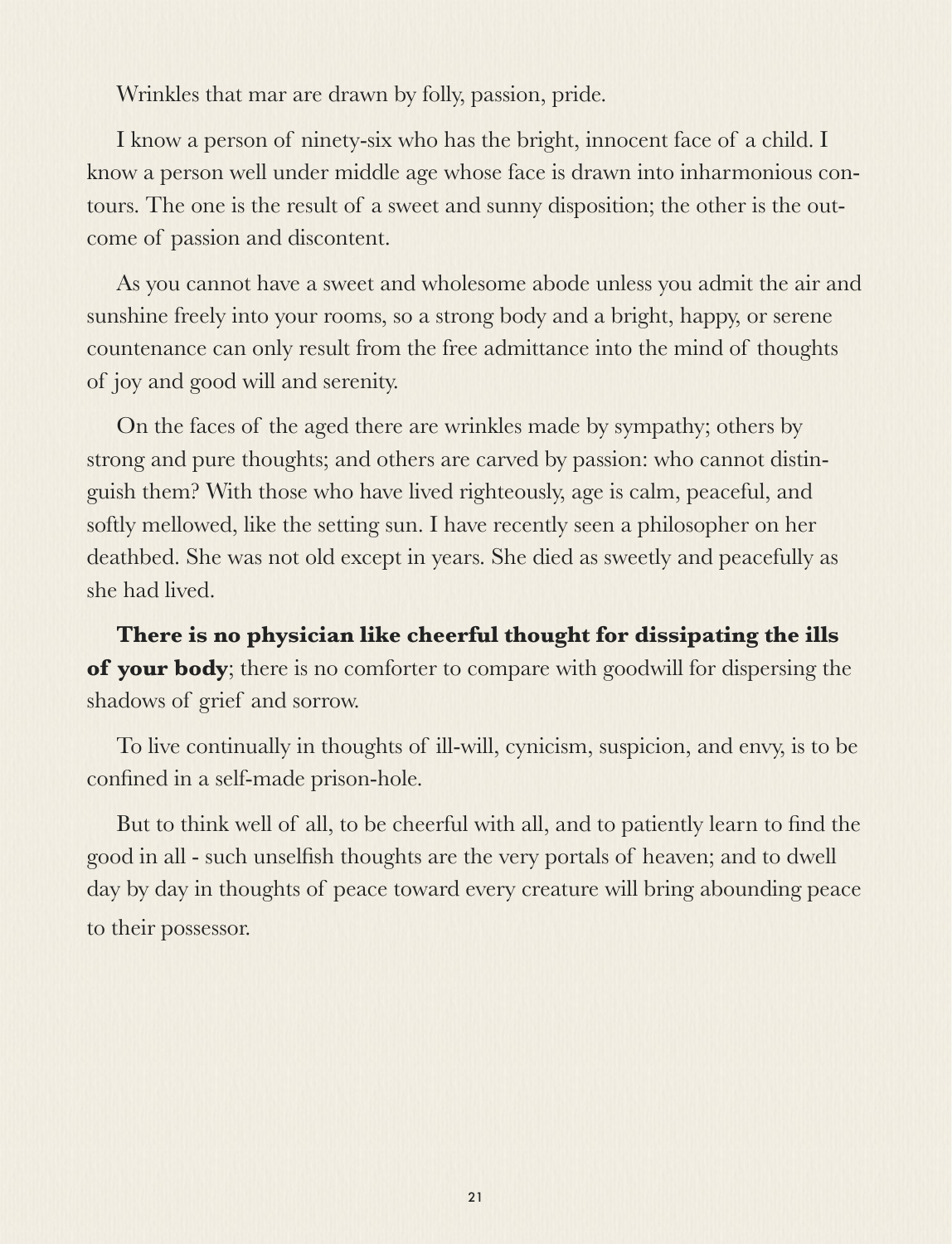### **Chapter 3 - Excerpts & Highlights**

• The body is the servant of the mind.

• Disease and health, like circumstances, are rooted in thought. Sickly thoughts will express themselves through a sickly body.

• The body is a delicate and plastic instrument, which responds readily to the thoughts by which it is impressed, and habits of thought will produce their own effects, good or bad, upon it.

• There is no physician like cheerful thought for dissipating the ills of the body.

SPIRIT, MIND & BODY. RENEW AND PERFECT YOUR BODY. BEAUTIFY AND GUARD YOUR MIND. THINK WELL OF ALL. BE CHEERFUL WITH ALL. DWELL DAY BY DAY IN THOUGHTS OF PEACE TOWARD EVERY CREATURE.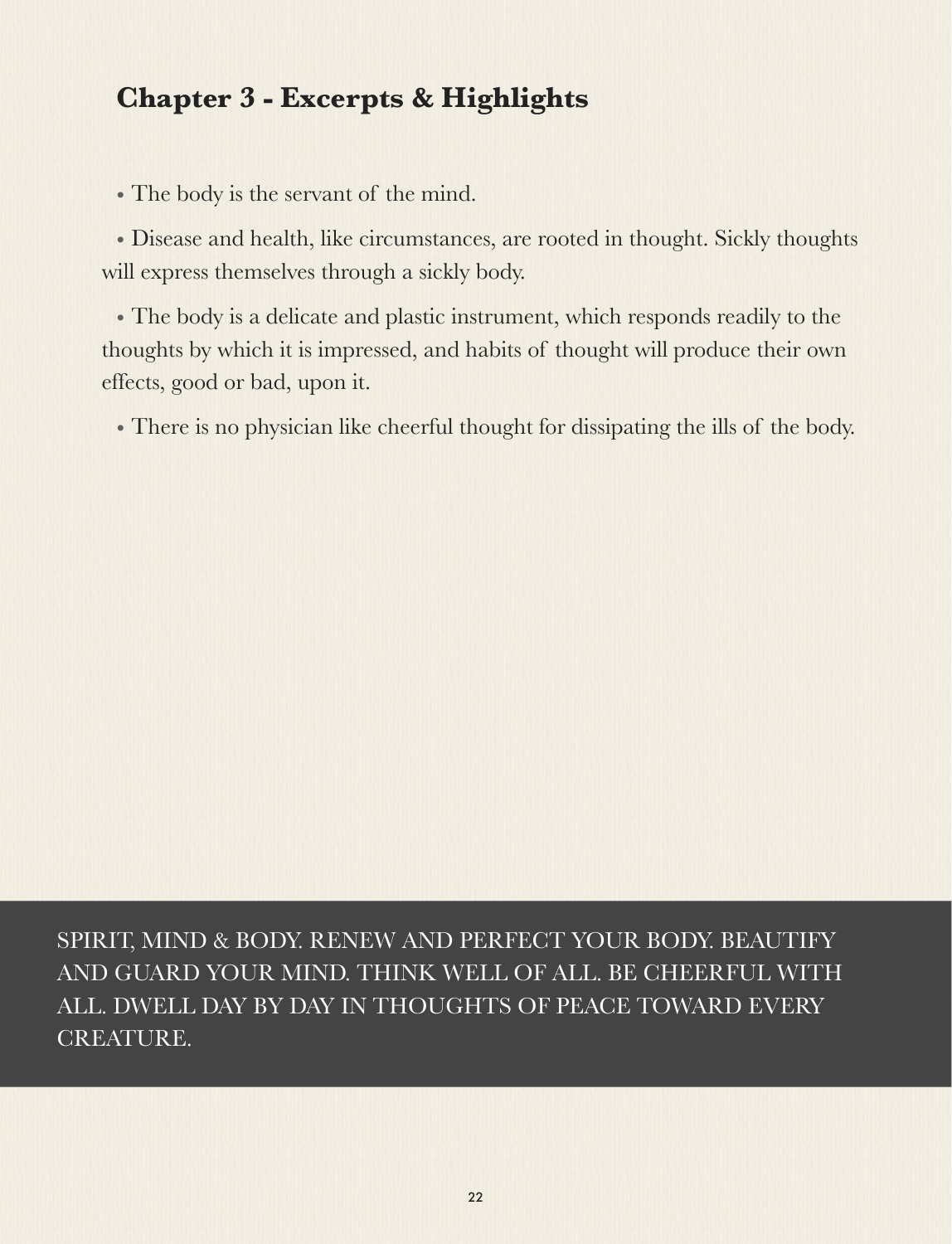CHAPTER 4

# Thought & Purpose



Until your thoughts are linked with purpose there is no intelligent accomplishment. With the majority the barque of thought is allowed to drift upon the ocean of life. Aimlessness is a vice, and such drifting must not continue for you who would steer clear of catastrophe and destruction.

If you have no central purpose in your life, you may fall as easy prey to petty worries, fears, troubles, and self-pitying, all of which lead, just as surely as deliber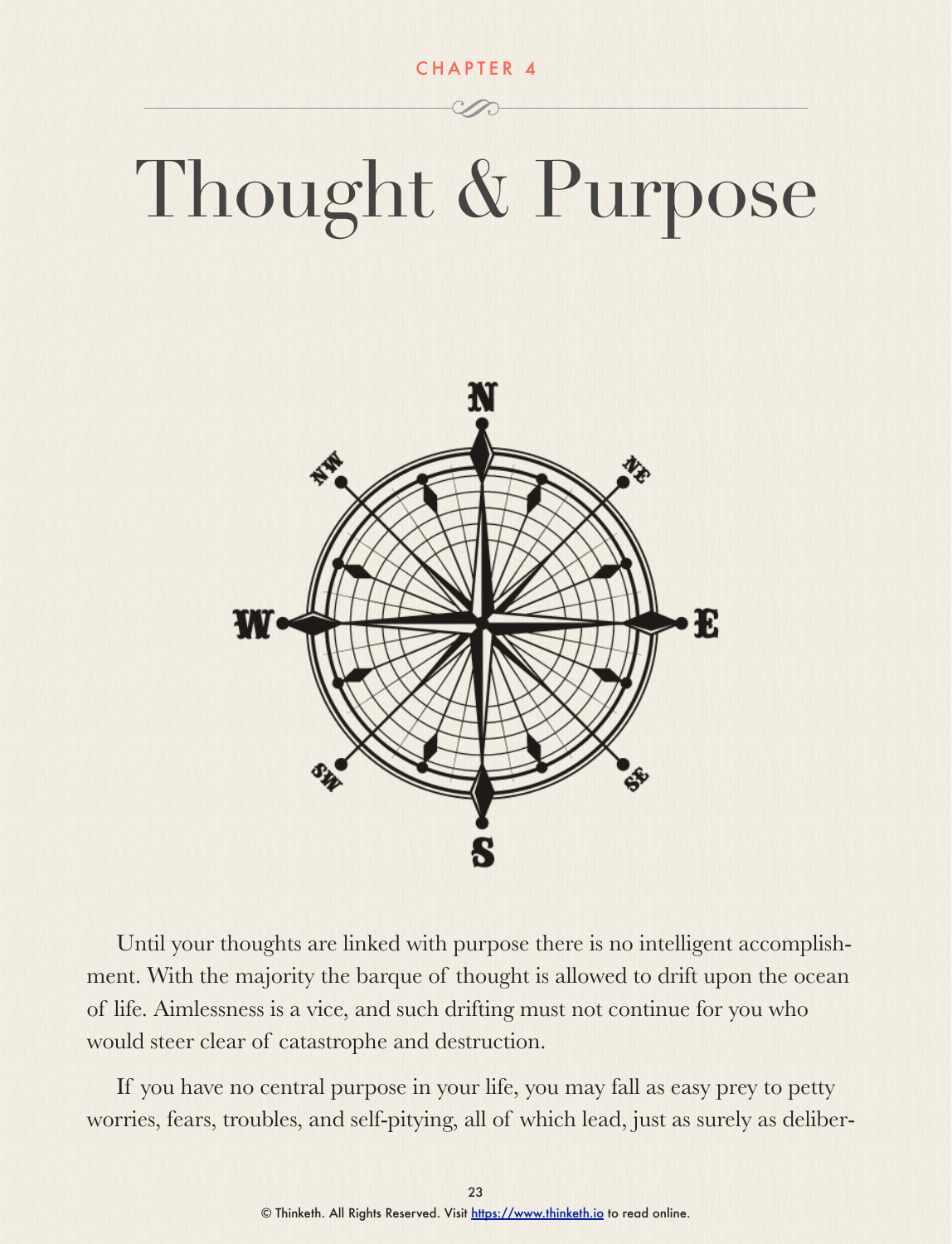ately planned sins (though by a different route), to failure, unhappiness, and loss, for weakness cannot persist in a power-evolving universe.

**You should conceive of a legitimate purpose in your heart, and set out to accomplish it**. You should make this purpose the centralizing point of your thoughts. It may take the form of a spiritual ideal, or it may be a worldly object, according to your nature at the time being; but whichever it is, you should steadily focus your thought forces upon the object which you have set before yourself.

You should make this purpose your supreme duty, and should devote yourself to its attainment, not allowing your thoughts to wander away into ephemeral fancies, longings, and imaginings. This is the royal road to self-control and true concentration of tho

### **Even if you fail again and again to accomplish your purpose (as you necessarily must until weakness is overcome), the strength of character gained will be the measure of your true success, and this will form a new starting point for future power and triumph.**

If you are not prepared for the apprehension of a great purpose, you should fix your thoughts upon the faultless performance of your duty, no matter how insignificant your task may appear. Only in this way can the thoughts be gathered and focused, and resolution and energy be developed, which being done, there is nothing which may not be accomplished.

The weakest soul, knowing its own weakness, and believing this truth - that strength can only be developed by effort and practice, will at once begin to exert itself, and adding effort to effort, patience to patience, and strength to strength, will never cease to develop, and will at last grow divinely strong.

### **As the physically weak person can make themselves strong by careful and patient training, so the person of weak thoughts can make themselves strong by exercising in right thinking.**

To put away aimlessness and weakness, and to begin to think with purpose, is to enter the ranks of those strong ones who only recognize failure as one of the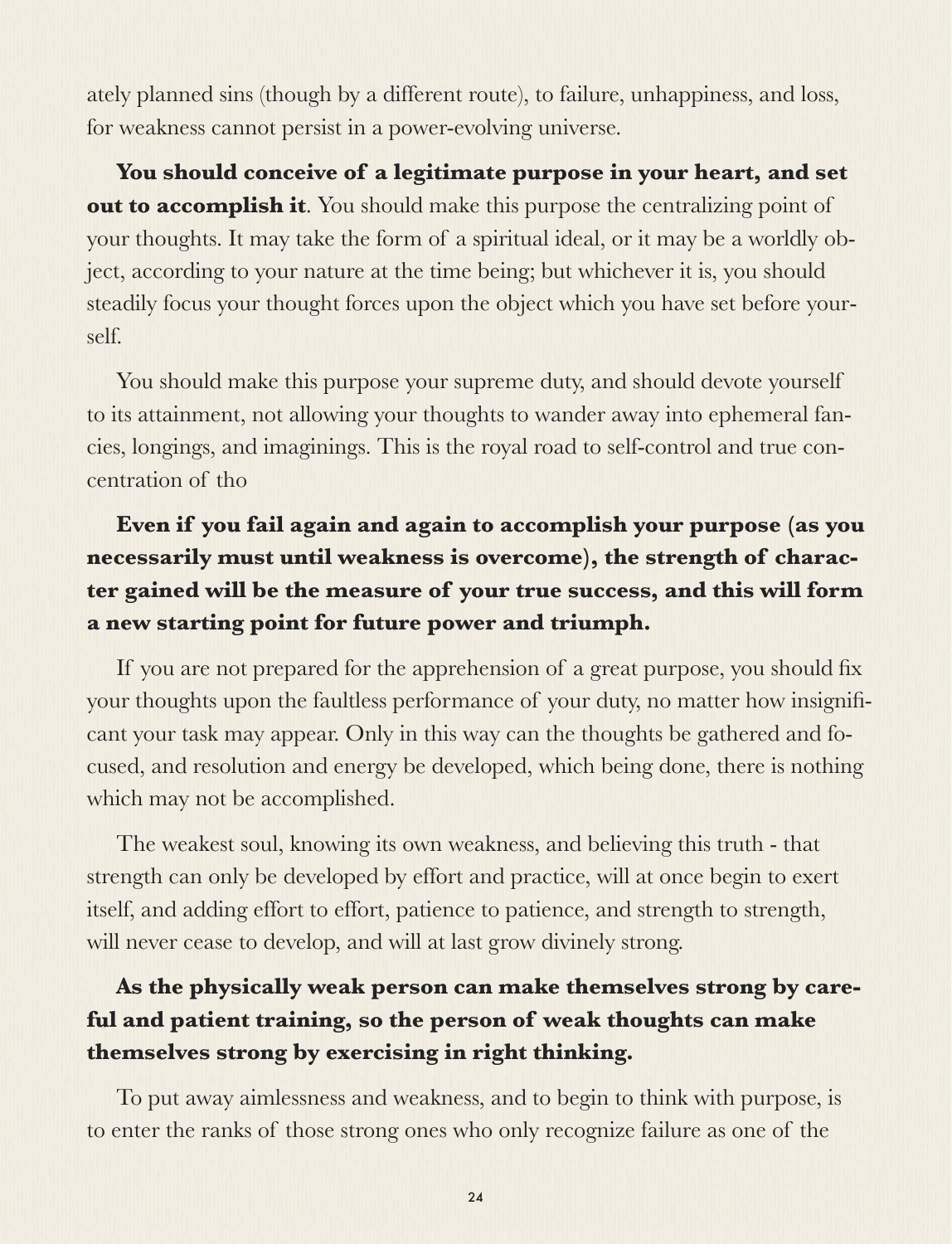pathways to attainment; who make all conditions serve them, and who think strongly, attempt fearlessly, and accomplish masterfully.

Having conceived of your purpose, you should mentally mark out a straight pathway to its achievement, looking neither to the right nor to the left.

Doubts and fears should be rigorously excluded; they are disintegrating elements which break up the straight line of effort, rendering it crooked, ineffectual, useless.

### **Thoughts of doubt and fear never accomplish anything, and never can. They always lead to failure. Purpose, energy, power to do, and all strong thoughts cease when doubt and fear creep in.**

The will to do springs from the knowledge that you can do. Doubt and fear are the great enemies of knowledge, and if you encourage them and do not slay them, you will thwart yourself at every step.

### **When you have conquered doubt and fear, you have conquered failure.**

Your every thought is allied with power, and all difficulties are bravely met and wisely overcome. Your purposes are seasonably planted, and they bloom and bring forth fruit which does not fall prematurely to the ground.

Thought allied fearlessly to purpose becomes creative force; when you know this you are ready to become something higher and stronger than a mere bundle of wavering thoughts and fluctuating sensations; if you do this you have become the conscious and intelligent wielder of your mental powers.

Having conceived of your purpose, you should mentally mark out a straight pathway to its achievement, looking neither to the right nor to the left.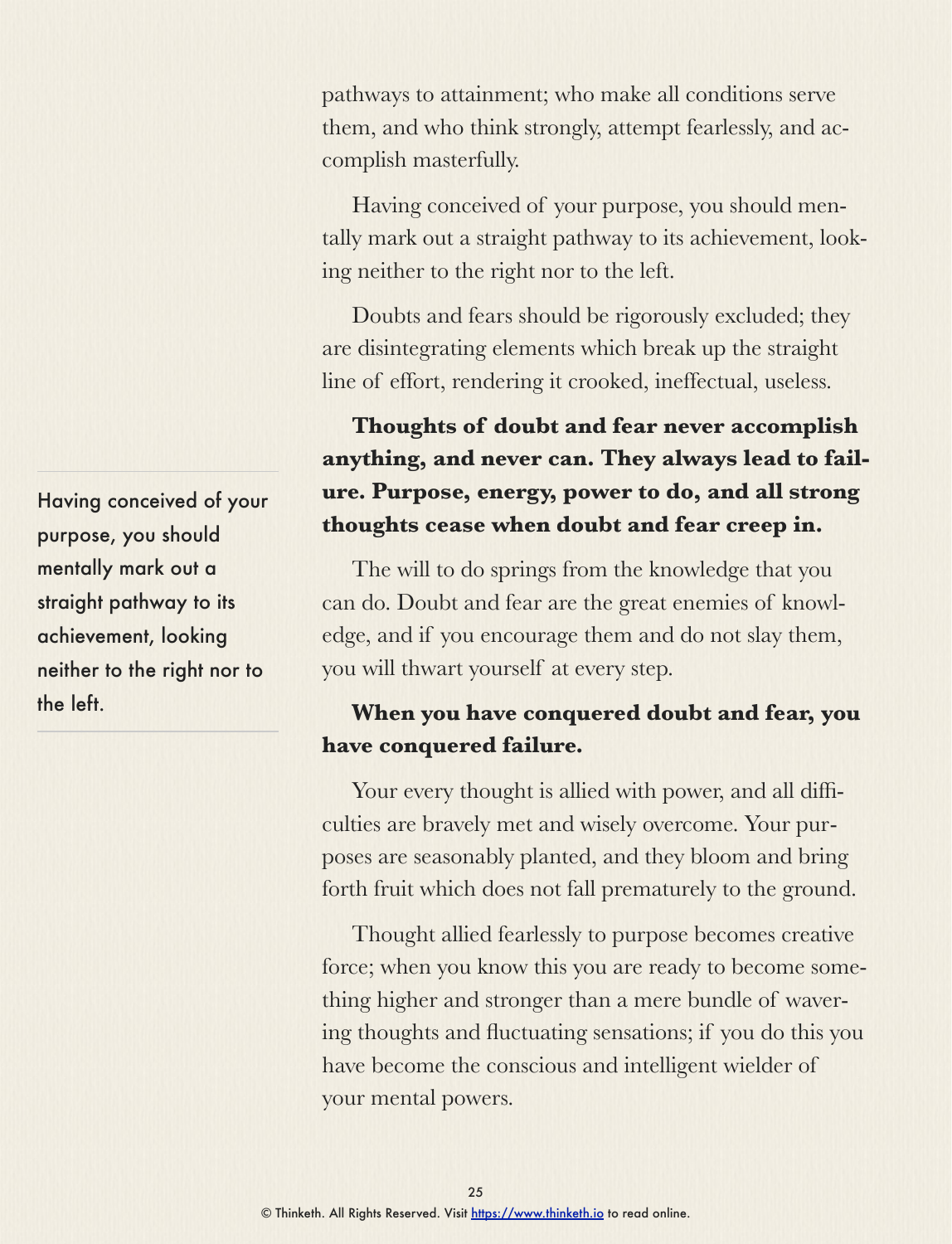### **Chapter 4 - Excerpts & Highlights**

• Until thought is linked with purpose there is no intelligent accomplishment.

• You should conceive of a legitimate purpose in your heart, and set out to accomplish it. You should make this purpose the centralizing point of your thoughts.

• Those who are not prepared for the apprehension of a great purpose, should fix their thoughts upon the faultless performance of their duty, no matter how insignificant their task may appear.

• To put away aimlessness and weakness, and to begin to think with purpose, is to enter the ranks of those strong ones who only recognize failure as one of the pathways to attainment; who make all conditions serve them, and who think strongly, attempt fearlessly, and accomplish masterfully.

• Doubt and fear are the great enemies of knowledge, and those who encourage them, who does not slay them, thwarts themselves at every step.

DETERMINE YOUR PURPOSE, MAKE IT CENTRAL TO ALL OF YOUR THOUGHTS AND SET OUT TO ACCOMPLISH IT. STRENGTHEN YOUR MIND. ELIMINATE ALL DOUBT AND FEAR. THINK STRONGLY, ATTEMPT FEARLESSLY AND ACCOMPLISH MASTERFULLY.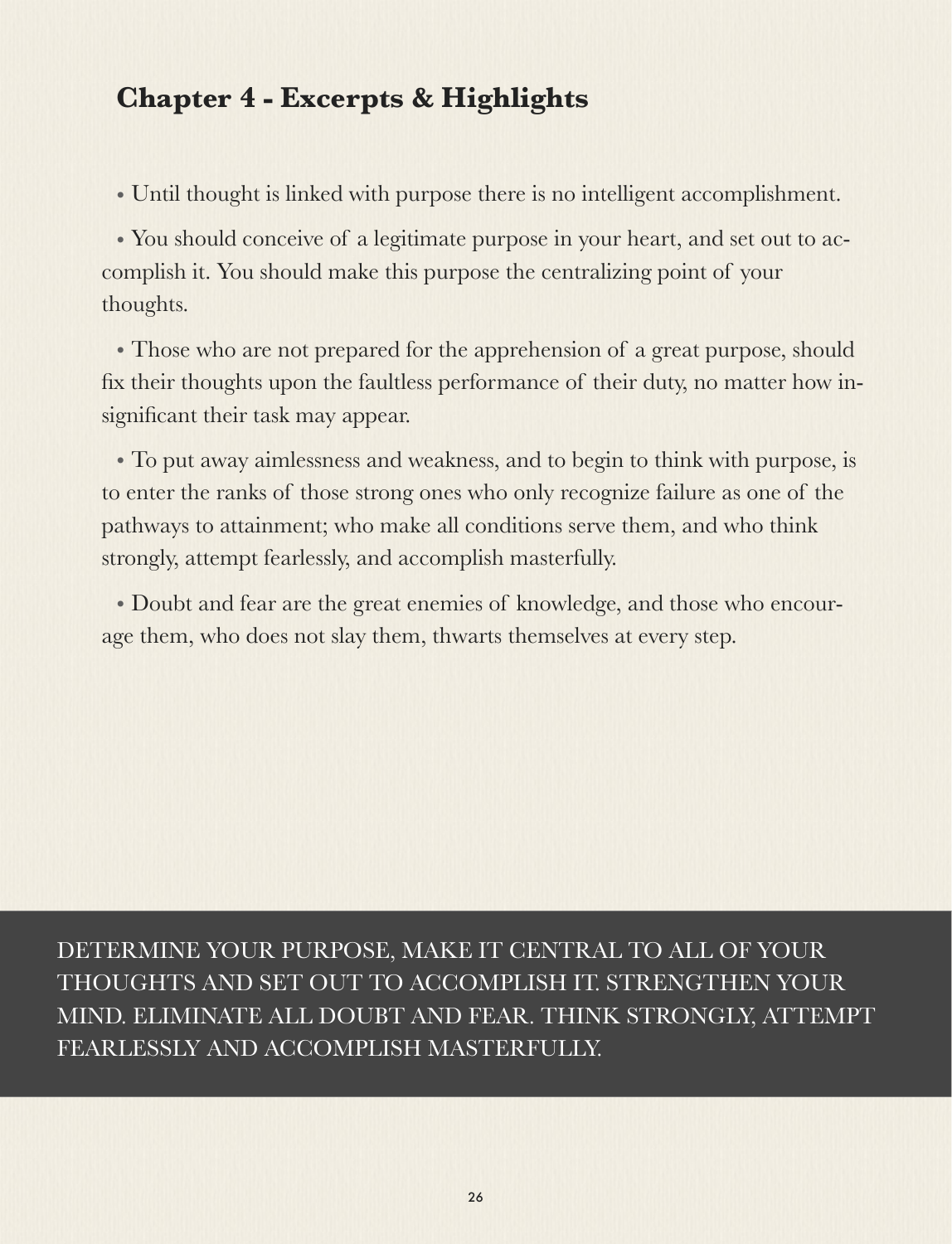CHAPTER 5

### The Thought Factor in Achievement



All that you achieve and all that you fail to achieve is the direct result of your own thoughts. In a justly ordered universe, where loss of equipoise would mean total destruction, individual responsibility must be absolute.

Your weakness and strength, purity and impurity, are your own, and not another persons; they are brought about by yourself, and not by another; and they can only be altered by yourself, never by another.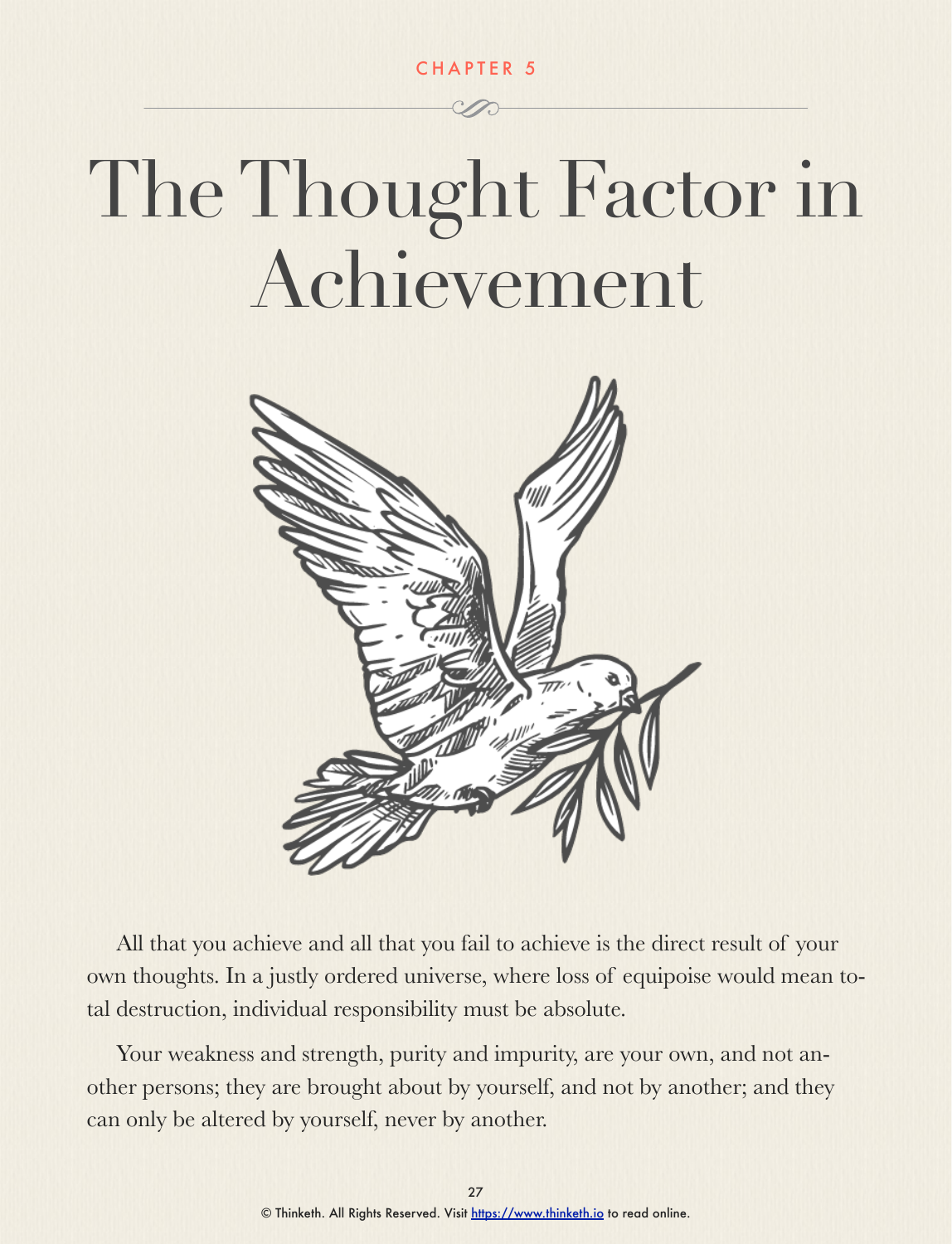Your condition is also your own, and not another persons. Your sufferings and your happiness are evolved from within. As you think, so you are; as you continue to think, so you remain.

### **A strong person cannot help a weaker unless the weaker is willing to be helped, and even then the weak person must become strong of themselves; they must, by their own efforts, develop the strength which they admire in another. None but yourself can alter your condition.**

It has been usual for people to think and to say, "Many people are slaves because one is an oppressor; let us hate the oppressor." Now, however, there is among an increasing few a tendency to reverse this judgment, and to say, "One person is an oppressor because many are slaves; let us despise the slaves." The truth is that oppressor and slave are co-operators in ignorance, and, while seeming to afflict each other, are in reality afflicting themselves.

A perfect Knowledge perceives the action of law in the weakness of the oppressed and the misapplied power of the oppressor; a perfect Love, seeing the suffering which both states entail, condemns neither; a perfect Compassion embraces both oppressor and oppressed.

When you have conquered weakness, and have put away all selfish thoughts, you belong neither to oppressor nor oppressed. You are free.

### **You can only rise, conquer, and achieve by lifting up your thoughts. You can only remain weak, and abject, and miserable by refusing to lift up your thoughts.**

Before you can achieve anything, even in worldly things, you must lift your thoughts above slavish animal indulgence. You may not, in order to succeed, give up all animality and selfishness, by any means; but a portion of it must, at least, be sacrificed. A person whose first thought is bestial indulgence could neither think clearly nor plan methodically; they could not find and develop their latent resources, and would fail in any undertaking. Not having commenced bravely to control their thoughts, they are not in a position to control affairs and to adopt serious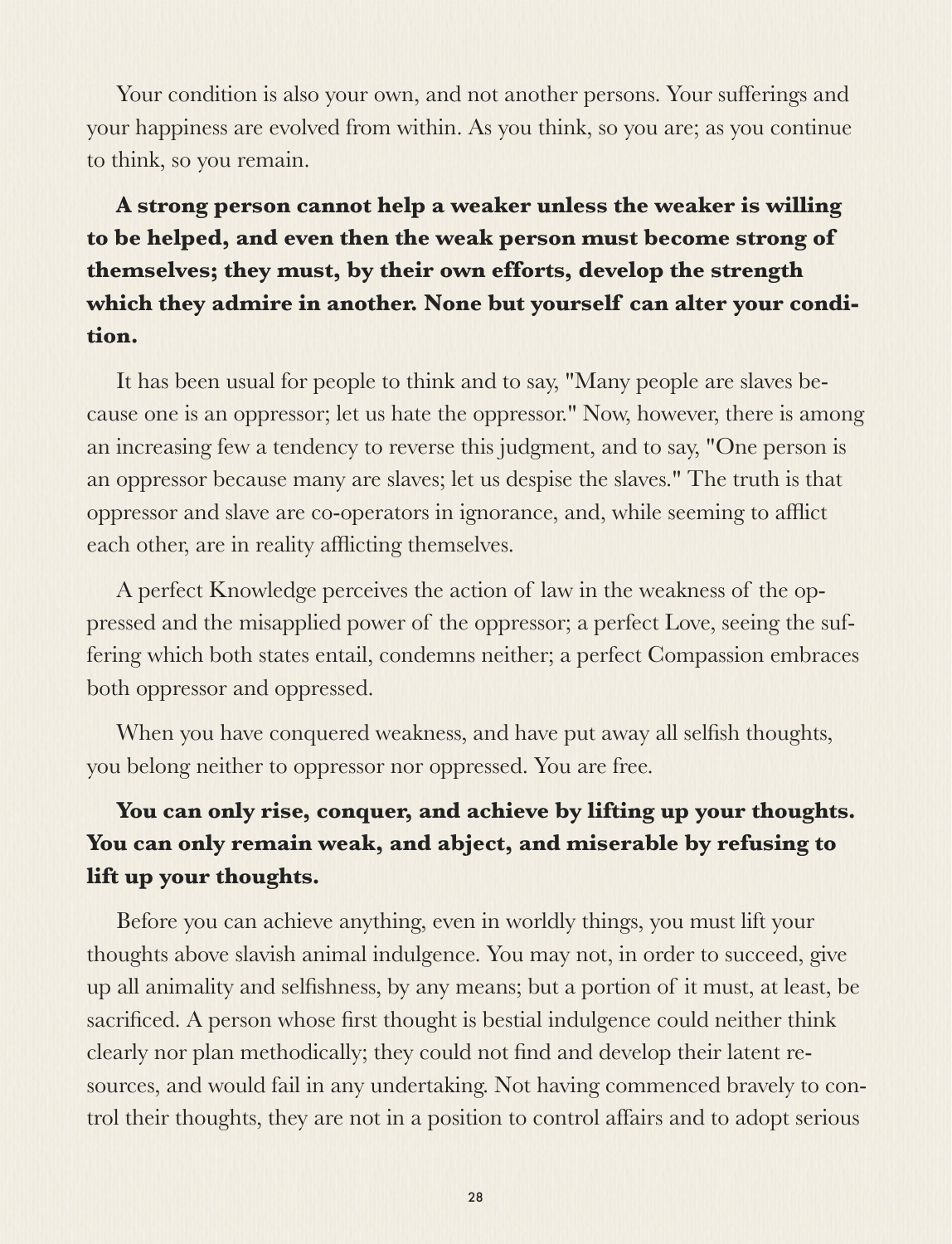responsibilities. They are not fit to act independently and stand alone. But they limited only by the thoughts which they choose.

**There can be no progress, no achievement without sacrifice**, and your worldly success will be in the measure that you sacrifice your confused animal thoughts, and fix your mind on the development of your plans, and the strengthening of your resolution and self reliance. And the higher you lift your thoughts, the more upright and righteous you become, the greater will be your success, the more blessed and enduring will be your achievements.

The universe does not favor the greedy, the dishonest, the vicious, although on the mere surface it may sometimes appear to do so; it helps the honest, the magnanimous, the virtuous. All the great Teachers of the ages have declared this in varying forms, and to prove and know it a person has but to persist in making themselves more and more virtuous by lifting up their thoughts.

Intellectual achievements are the result of thought consecrated to the search for knowledge, or for the beautiful and true in life and nature. Such achievements may be sometimes connected with vanity and ambition but they are not the outcome of those characteristics; they are the natural outgrowth of long and arduous effort, and of pure and unselfish thoughts.

Spiritual achievements are the consummation of holy aspirations. Those who live constantly in the conception of noble and lofty thoughts, who dwells upon all that is pure and unselfish, will, as surely as the sun reaches its zenith and the moon its full, become wise and noble in char-

Intellectual achievements are the result of thought consecrated to the search for knowledge, or for the beautiful and true in life and nature.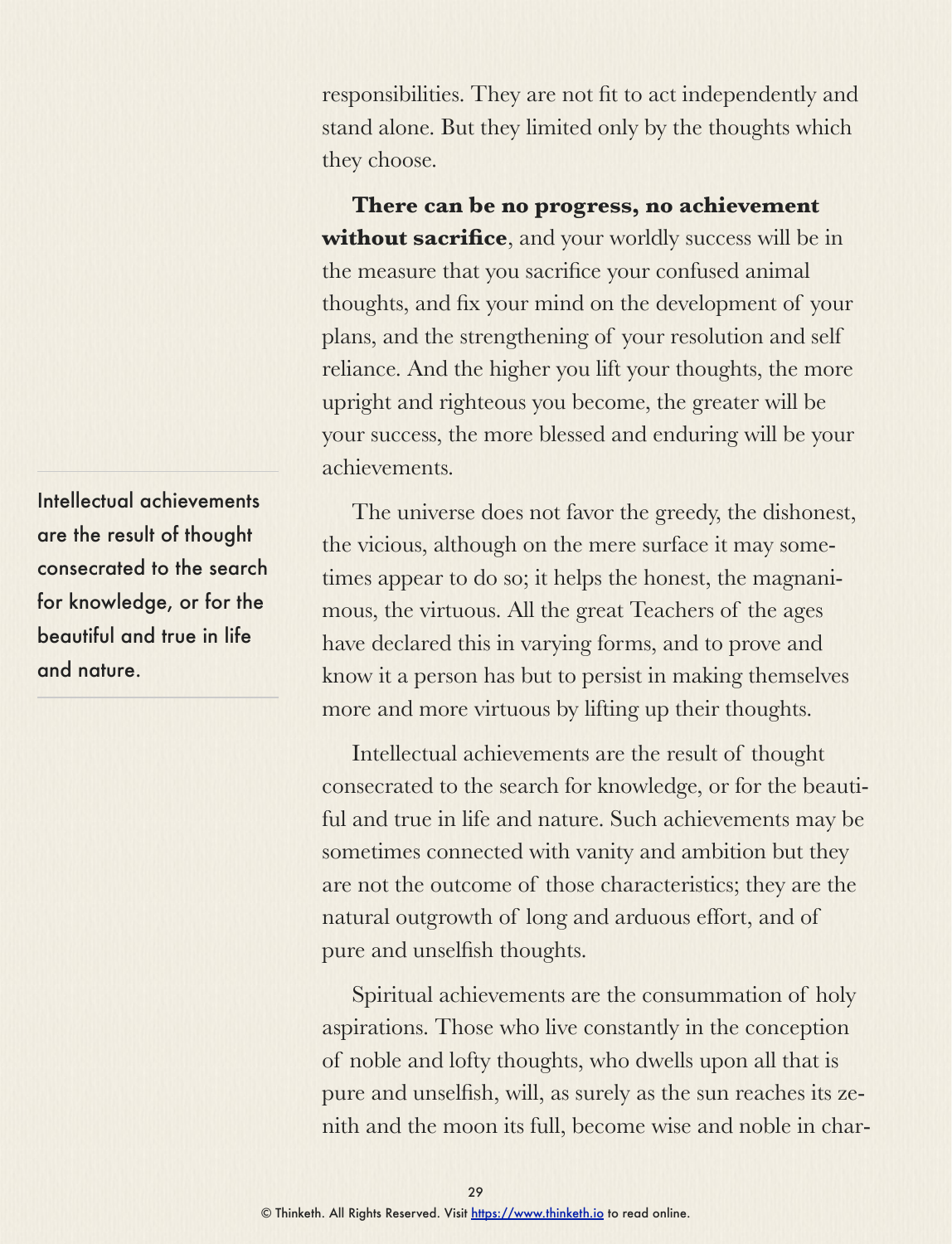acter, and rise into a position of influence and blessedness.

Achievement, of whatever kind, is the crown of effort, the diadem of thought. By the aid of self-control, resolution, purity, righteousness, and well-directed thought, you ascend; by the aid of animality, indolence, impurity, corruption, and confusion of thought you will descend.

You may rise to high success in the world, and even to lofty altitudes in the spiritual realm, and again descend into weakness and wretchedness by allowing arrogant, selfish, and corrupt thoughts to take possession of you.

Victories attained by right thought can only be maintained by watchfulness. Many give way when success is assured, and rapidly fall back into failure.

**All achievements, whether in the business, intellectual, or spiritual world, are the result of definitely directed thought, are governed by the same law and are of the same method; the only difference lies in the object of attainment.** 

Those who would accomplish little must sacrifice little; those who would achieve much must sacrifice much; those who would attain highly must sacrifice greatly.

Victories attained by right thought can only be maintained by watchfulness. Many give way when success is assured, and rapidly fall back into failure.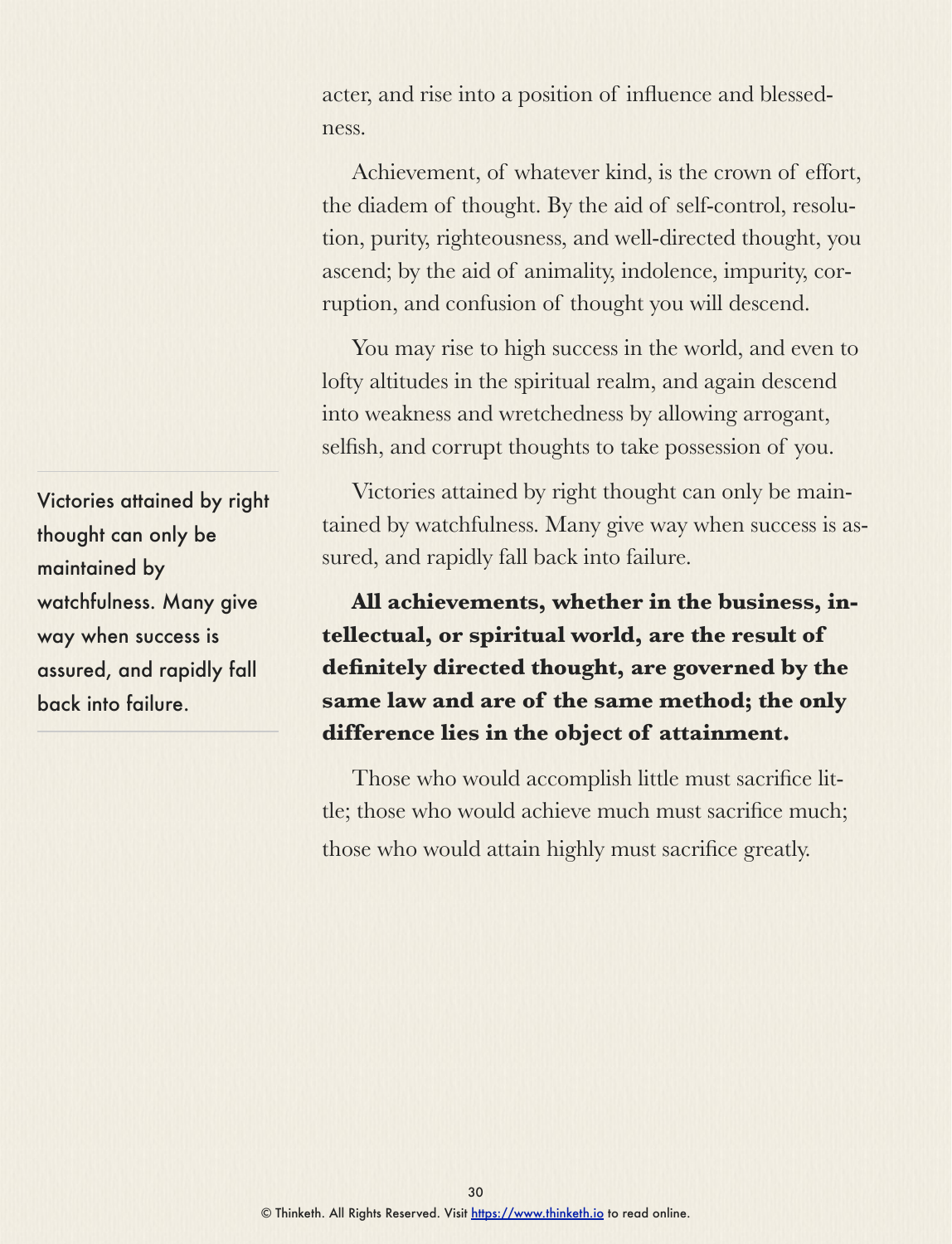### **Chapter 5 - Excerpts & Highlights**

• All that you achieve and all that you fail to achieve is the direct result of your own thoughts.

• You cannot help a weaker unless the weaker is willing to be helped, and even then the weak person must become strong themselves; they must, by their own efforts, develop the strength which they admires in another. None but yourself can alter your condition.

• You can only rise, conquer, and achieve by lifting up your thoughts.

• You can only remain weak, and abject, and miserable by refusing to lift up your thoughts.

• Before you can achieve anything, even in worldly things, you must lift your thoughts above slavish animal indulgence.

• There can be no progress, no achievement without sacrifice, and your worldly success will be in the measure that you sacrifice your confused animal thoughts, and fix your mind on the development of your plans, and the strengthening of your resolution and self reliance.

• You may rise to high success in the world, and even to lofty altitudes in the spiritual realm, and again descend into weakness and wretchedness by allowing arrogant, selfish, and corrupt thoughts to take possession of you.

ALL THAT YOU ACHIEVE OR FAIL TO ACHIEVE IS THE DIRECT RESULT OF YOUR OWN THOUGHTS. DEVELOP THE STRENGTHS YOU ADMIRE IN OTHERS. LIFT UP YOUR THOUGHTS TO RISE, CONQUER AND ACHIEVE.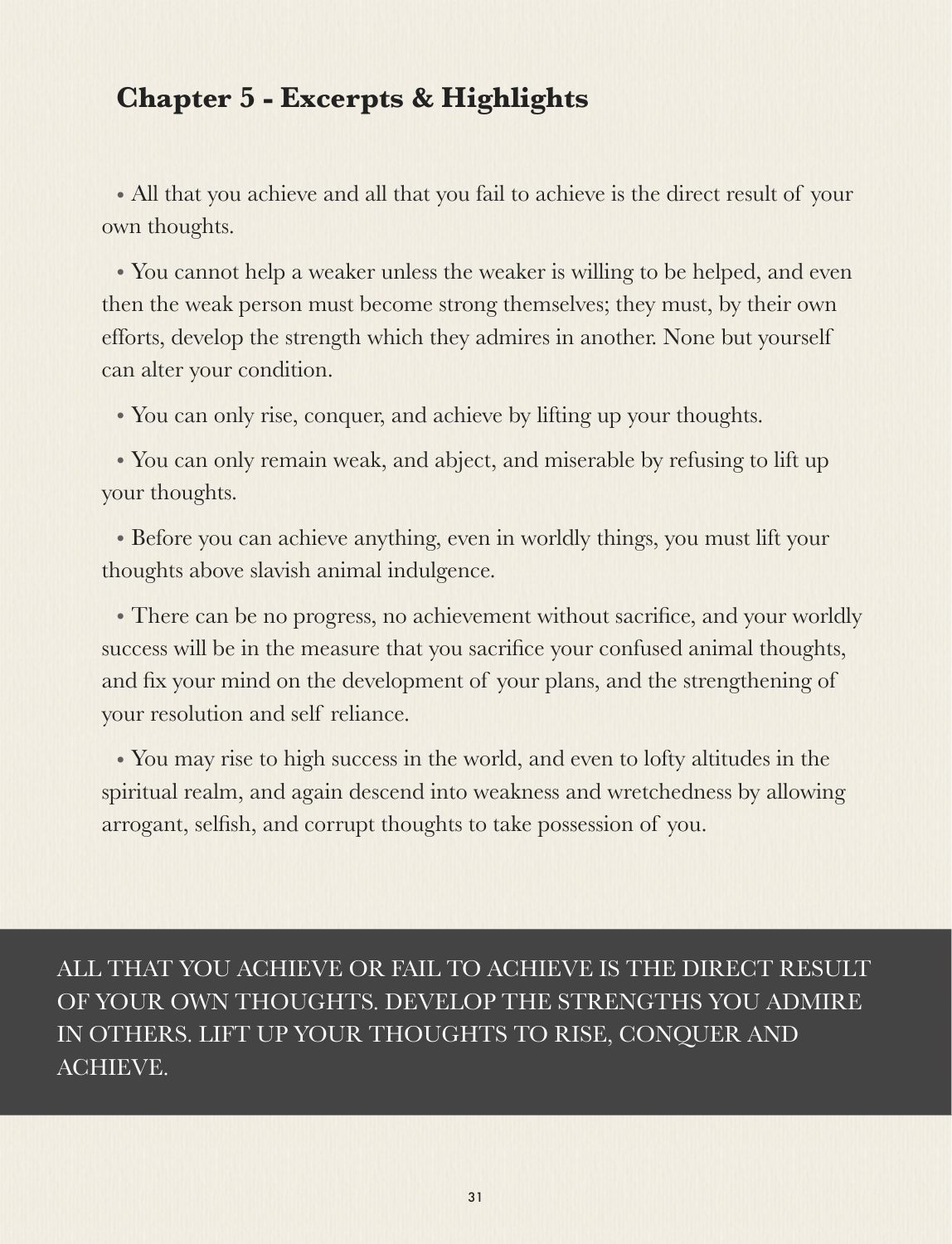### Visions & Ideals



The dreamers are the saviors of the world. As the visible world is sustained by the invisible, so society, with all their trials and sins and sordid vocations, are nourished by the beautiful visions of their solitary dreamers.

Humanity cannot forget its dreamers; it cannot let their ideals fade and die; it lives in them; it knows them in the realities which it shall one day see and know. Composer, sculptor, painter, poet, prophet, sage, these are the makers of the after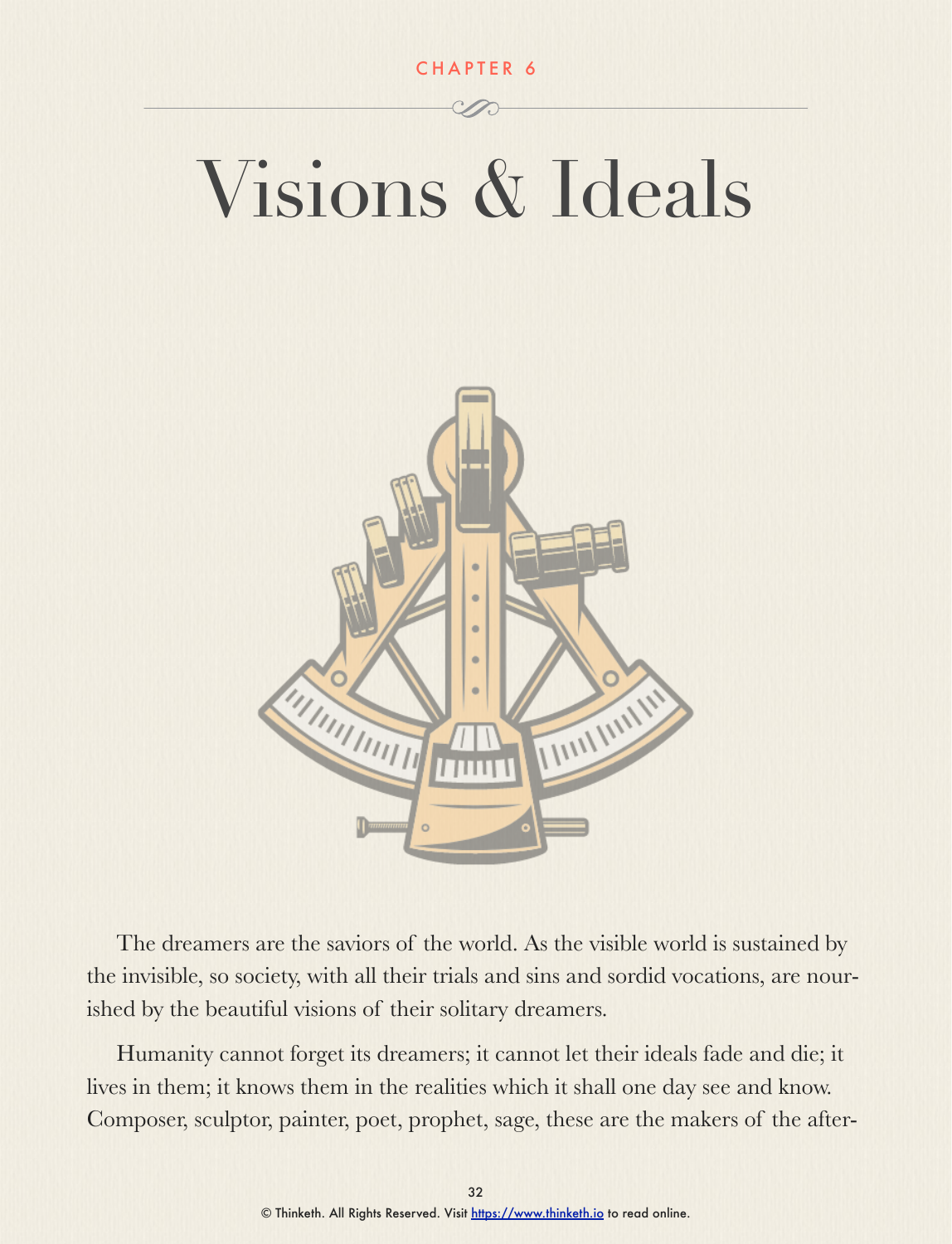world, the architects of heaven. The world is beautiful because they have lived; without them, laboring humanity would perish.

Those who cherish a beautiful vision, a lofty ideal in their heart, will one day realize it. Early explorers cherished a vision of another world, and they discovered it; Astronomers fostered the vision of a multiplicity of worlds and a wider universe, and they revealed it; Buddha beheld the vision of a spiritual world of stainless beauty and perfect peace, and he entered into it.

Cherish your visions; cherish your ideals; cherish the music that stirs in your heart, the beauty that forms in your mind, the loveliness that drapes your purest thoughts, for out of them will grow all delightful conditions, all heavenly environment; of these, if you but remain true to them, your world will at last be built.

To desire is to obtain; to aspire is to achieve. Shall your basest desires receive the fullest measure of gratification, and your purest aspirations starve for lack of sustenance? Such is not the Law: such a condition of things can never obtain : "Ask and receive."

Dream lofty dreams, and as you dream, so shall you become. Your Vision is the promise of what you shall one day be; your Ideal is the prophecy of what you shall at last unveil.

**The greatest achievement was at first and for a time a dream. The oak sleeps in the acorn; the bird waits in the egg; and in the highest vision of the soul a waking angel stirs.** 

**Dreams are the seedlings of realities.** 

Those who cherish a beautiful vision, a lofty ideal in their heart, will one day realize it.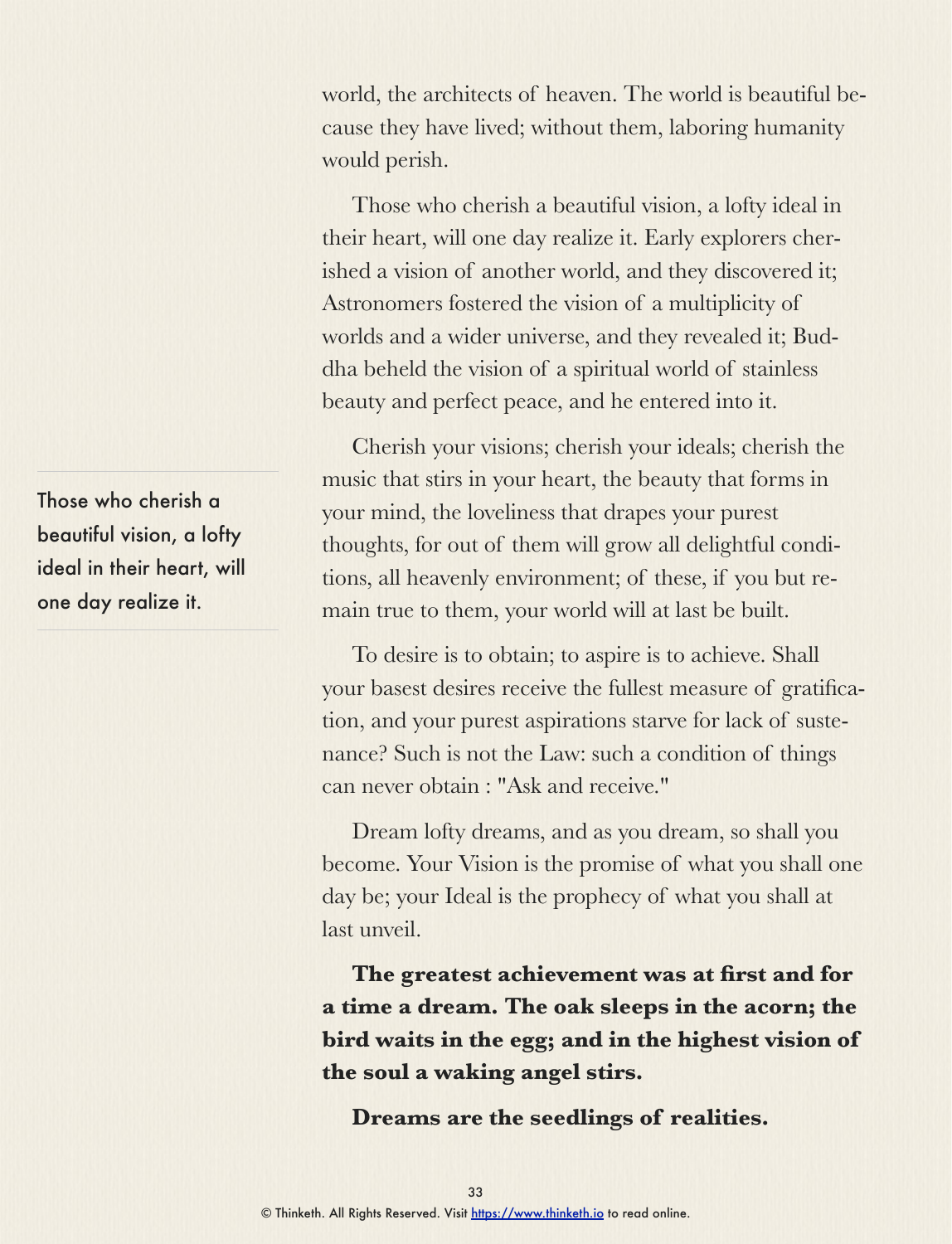Your circumstances may be uncongenial, but they shall not long remain so if you but perceive an Ideal and strive to reach it.

You cannot travel within and stand still without. Here are youth hard pressed by poverty and labor; confined long hours in an unhealthy workshop; unschooled, and lacking all the arts of refinement. But they dream of better things; they think of intelligence, of refinement, of grace and beauty. They conceive of, mentally build up, an ideal condition of life; the vision of a wider liberty and a larger scope takes possession of them; unrest urges them to action, and they utilize all their spare time and means, small though they are, to the development of their latent powers and resources.

Very soon so altered have their minds become that the workshop can no longer hold them. It has become so out of harmony with their mentality that it falls out of their life as a garment is cast aside, and, with the growth of opportunities which fit the scope of their expanding powers, they pass out of it forever.

Years later we see these youth as a full-grown adults. We find them a master of certain forces of the mind which they wield with world-wide influence and almost unequaled power. In their hands they hold the cords of gigantic responsibilities; they speak, and lives are changed; people hang upon their words and remold their characters, and, sunlike, they become the fixed and luminous center around which innumerable destinies revolve.

They have realized the Vision of their youth. They have become one with their Ideal.

And you, too, will realize the Vision (not the idle wish) of your heart, be it base or beautiful, or a mixture of both, for you will always gravitate toward that which you secretly most love.

Into your hands will be placed the exact results of your own thoughts; you will receive that which you earn; no more, no less. Whatever your present environment may be, you will fall, remain, or rise with your thoughts, your Vision, your Ideal.

**You will become as small as your controlling desire; as great as your dominant aspiration**: in the beautiful words of Stanton Kirkham Davis,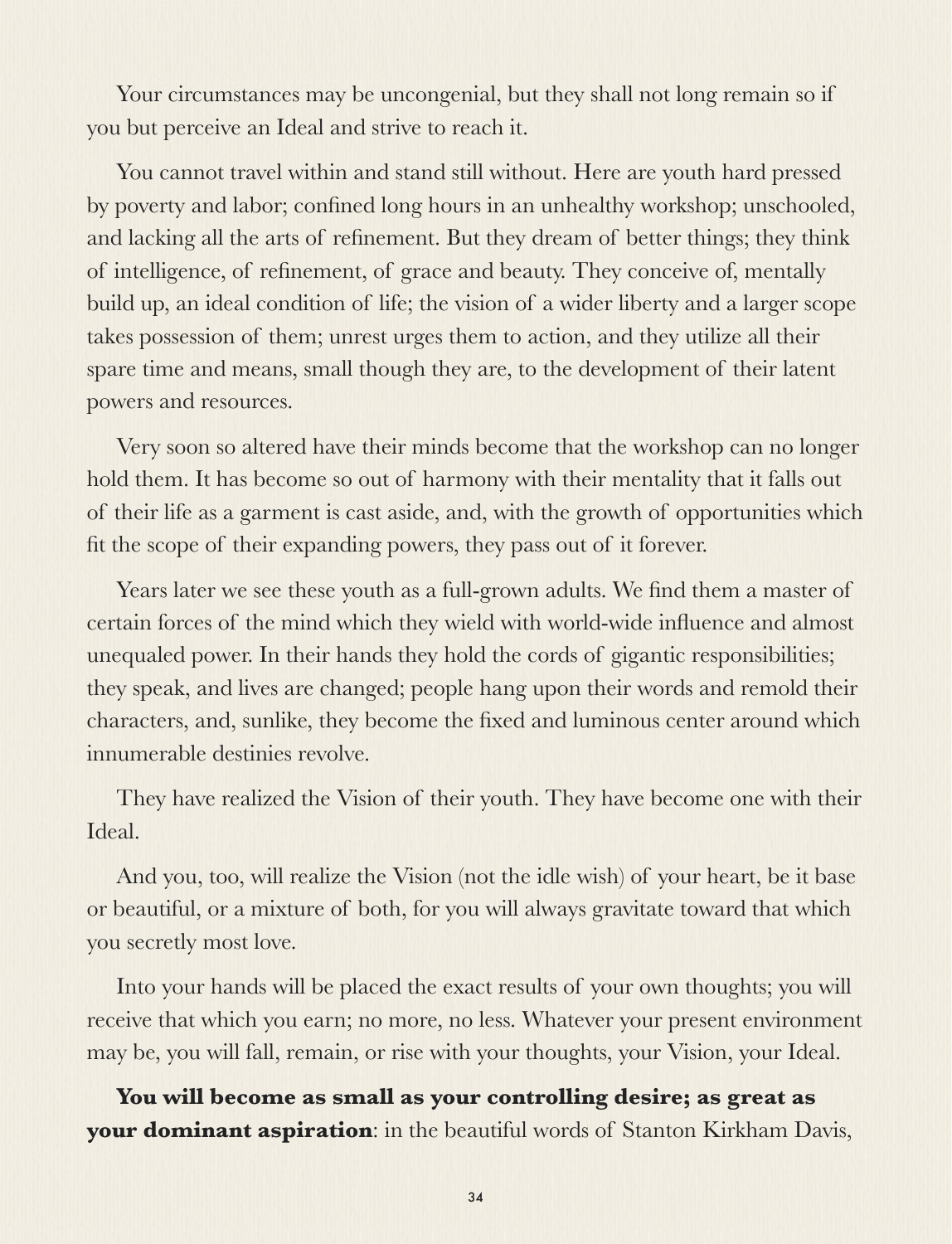"You may be keeping accounts, and presently you shall walk out of the door that for so long has seemed to you the barrier of your ideals, and shall find yourself before an audience - the pen still behind your ear, the ink stains on your fingers - and then and there shall pour out the torrent of your inspiration.

You may be driving sheep, and you shall wander to the city - bucolic and open mouthed; shall wander under the intrepid guidance of the spirit into the studio of the master, and after a time he shall say, 'I have nothing more to teach you.' And now you have become the master, who did so recently dream of great things while driving sheep. You shall lay down the saw and the plane to take upon yourself the regeneration of the world."

The thoughtless, the ignorant, and the indolent, seeing only the apparent effects of things and not the things themselves, talk of luck, of fortune, and chance. Seeing people grow rich, they say, "How lucky they are!" Observing others become intellectual, they exclaim, "How highly favored they are!" And noting the saintly character and wide influence of another, the remark, "How chance aids them at every turn!"

They do not see the trials and failures and struggles which these people have voluntarily encountered in order to gain their experience; have no knowledge of the sacrifices they have made, of the undaunted efforts they have put forth, of the faith they have exercised, that they might overcome the apparently insurmountable, and realize the Vision of their heart.

They do not know the darkness and the heartaches; they only see the light and joy, and call it "luck"; do not

The thoughtless, the ignorant, and the indolent, seeing only the apparent effects of things and not the things themselves, talk of luck, of fortune, and chance.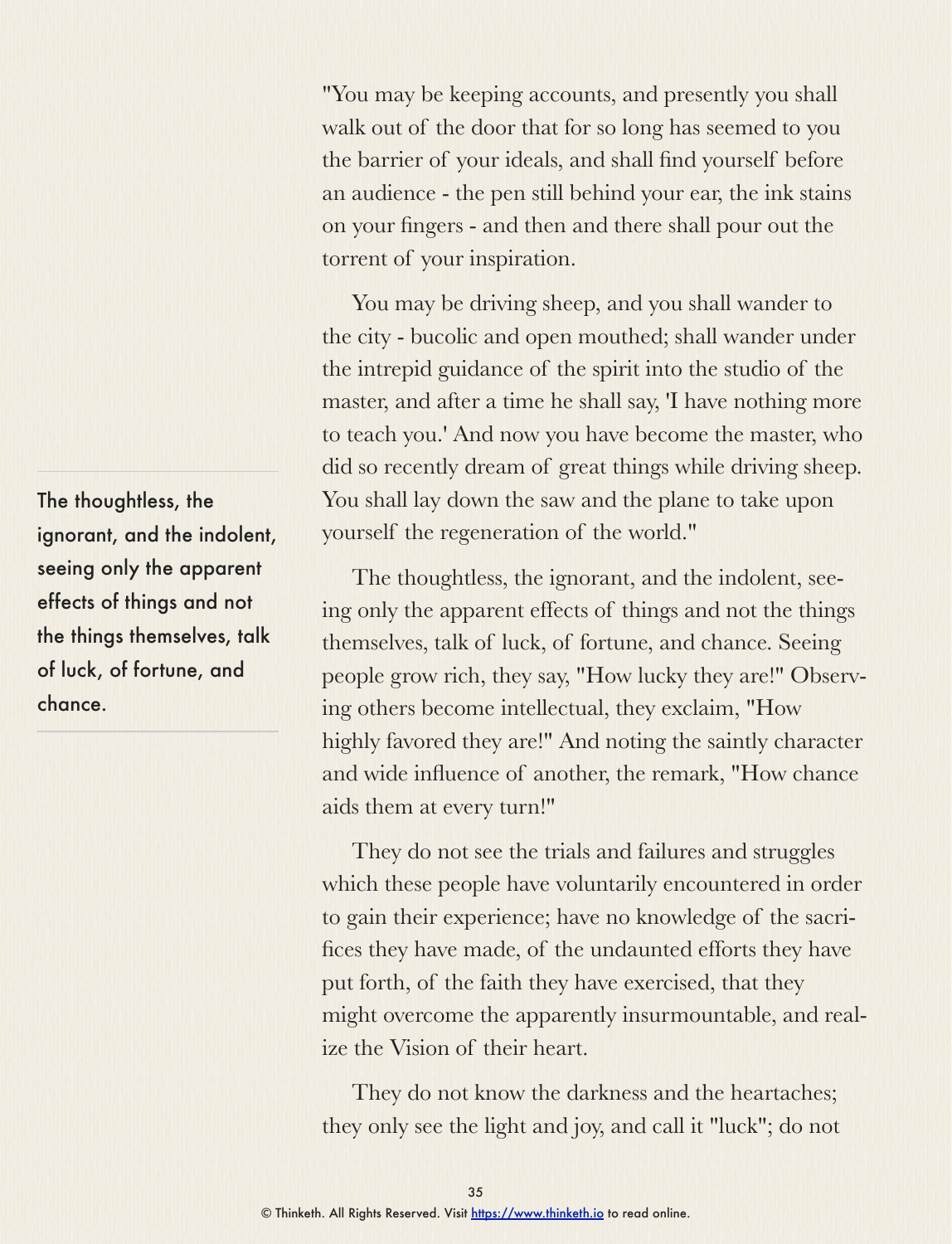see the long and arduous journey, but only behold the pleasant goal, and call it "good fortune"; do not understand the process, but only perceive the result, and call it "chance."

### **In all human affairs there are efforts, and there are results, and the strength of the effort is the measure of the result. Chance is not.**

"Gifts," powers, material, intellectual, and spiritual possessions are the fruits of effort; they are thoughts completed, objects accomplished, visions realized.

The Vision that you glorify in your mind, the Ideal that you enthrone in your heart - this you will build your life by, this you will become.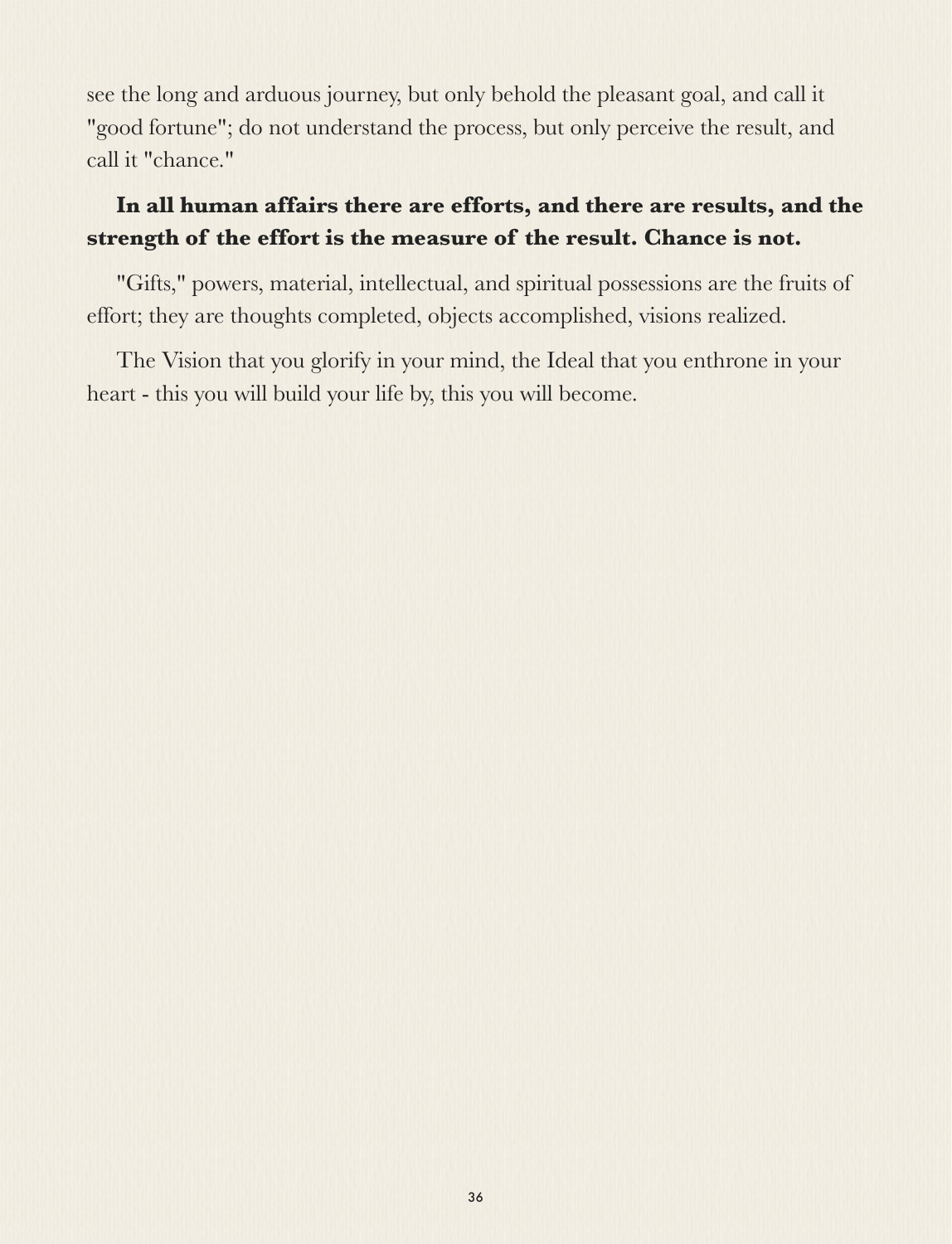### **Chapter 6 - Excerpts & Highlights**

• The dreamers are the saviors of the world.

• He who cherishes a beautiful vision, a lofty ideal in his heart, will one day realize it.

• Cherish your visions; cherish your ideals; cherish the music that stirs in your heart.

• To desire is to obtain; to aspire is to achieve.

• The greatest achievement was at first and for a time a dream. The oak sleeps in the acorn; the bird waits in the egg; and in the highest vision of the soul a waking angel stirs. Dreams are the seedlings of realities.

• "Gifts," powers, material, intellectual, and spiritual possessions are the fruits of effort; they are thoughts completed, objects accomplished, visions realized.

ALL GREAT ACHIEVEMENTS START AS DREAMS. ASPIRE TO YOUR DREAMS TO CREATE YOUR REALITIES. THE FRUITS OF SUCCESS ARE OBTAINED THROUGH THOUGHTS COMPLETED, OBJECTS ACCOM-PLISHED AND VISIONS REALIZED.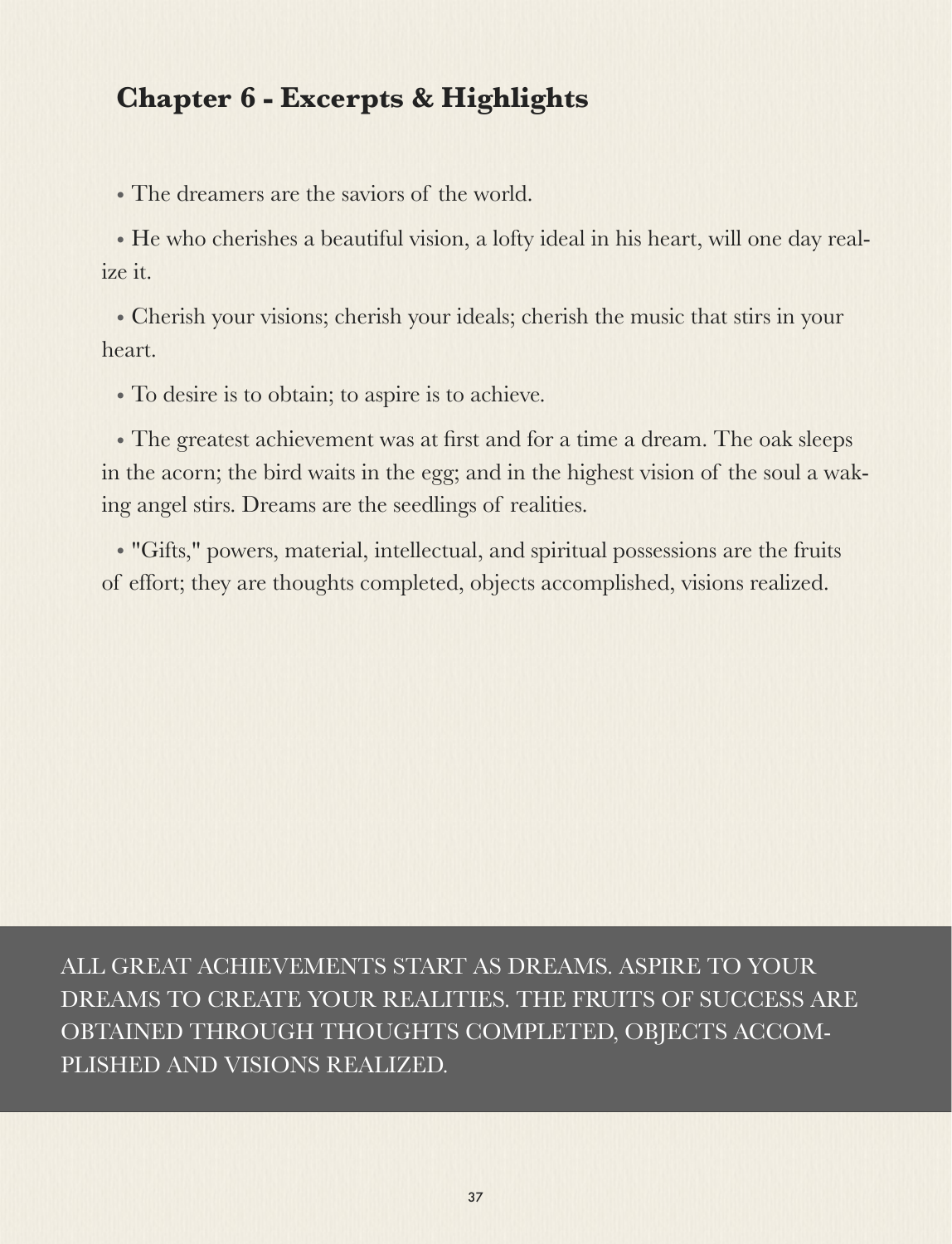

Calmness of mind is one of the beautiful jewels of wisdom. It is the result of long and patient effort in self control. Its presence is an indication of ripened experience, and of a more than ordinary knowledge of the laws and operations of thought.

You become calm in the measure that you understand yourself as a thoughtevolved being, for such knowledge necessitates the understanding of others as the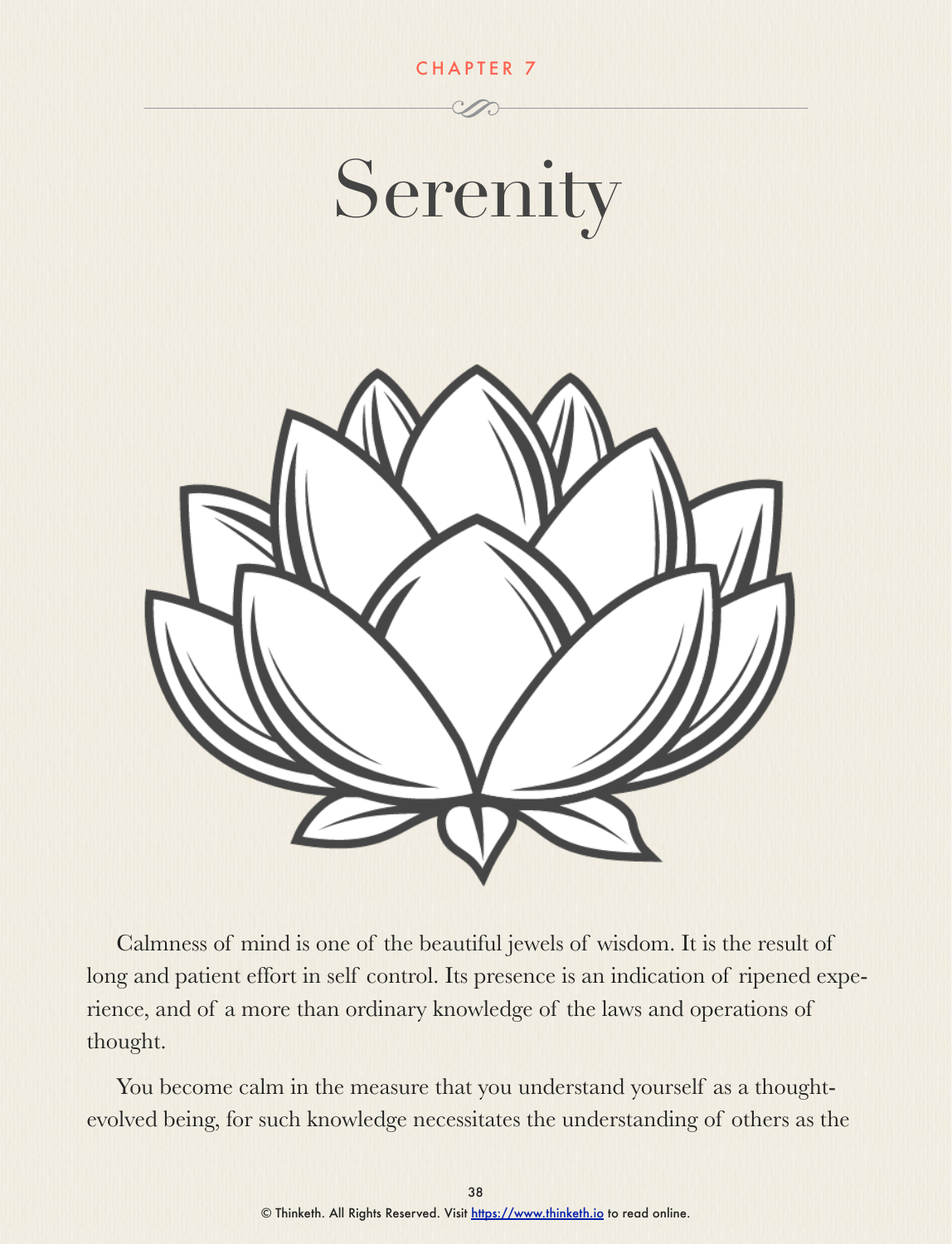result of thought, and as you develop a right understanding, and see more and more clearly the internal relations of things by the action of cause and effect, you cease to fuss and fume and worry and grieve, and remain poised, steadfast, serene.

The calm person, having learned how to govern themselves, knows how to adapt to others; and they, in turn, reverence the spiritual strength, and feel that they can learn of them and rely upon them.

### **The more tranquil a person becomes, the greater is their success, their influence, their power for good.**

Even the ordinary trader will find their business prosperity increase as they develop a greater self-control and equanimity, for people will always prefer to deal with a person whose demeanor is strongly equable.

The strong, calm person is always loved and revered. They are like a shadegiving tree in a thirsty land, or a sheltering rock in a storm. Who does not love a tranquil heart, a sweet-tempered, balanced life? It does not matter whether it rains or shines, or what changes come to those possessing these blessings, for they are always sweet, serene, and calm. That exquisite poise of character which we call serenity is the last lesson of culture; it is the flowering of life, the fruitage of the soul. It is precious as wisdom, more to be desired than gold - yea, than even fine gold. How insignificant mere money-seeking looks in comparison with a serene life - a life that dwells in the ocean of Truth, beneath the waves, beyond the reach of tempests, in the Eternal Calm!

How many people we know who sour their lives, who ruin all that is sweet and beautiful by explosive tempers, who destroy their poise of character, and make bad blood! It is a question whether the great majority of people do not ruin their lives and mar their happiness by lack of self-control. How few people we meet in life who are well-balanced, who have that exquisite poise which is characteristic of the finished character!

Yes, humanity surges with uncontrolled passion, is tumultuous with ungoverned grief, is blown about by anxiety and doubt. Only the wise person, only those whose thoughts are controlled and purified, make the winds and the storms of the soul obey them.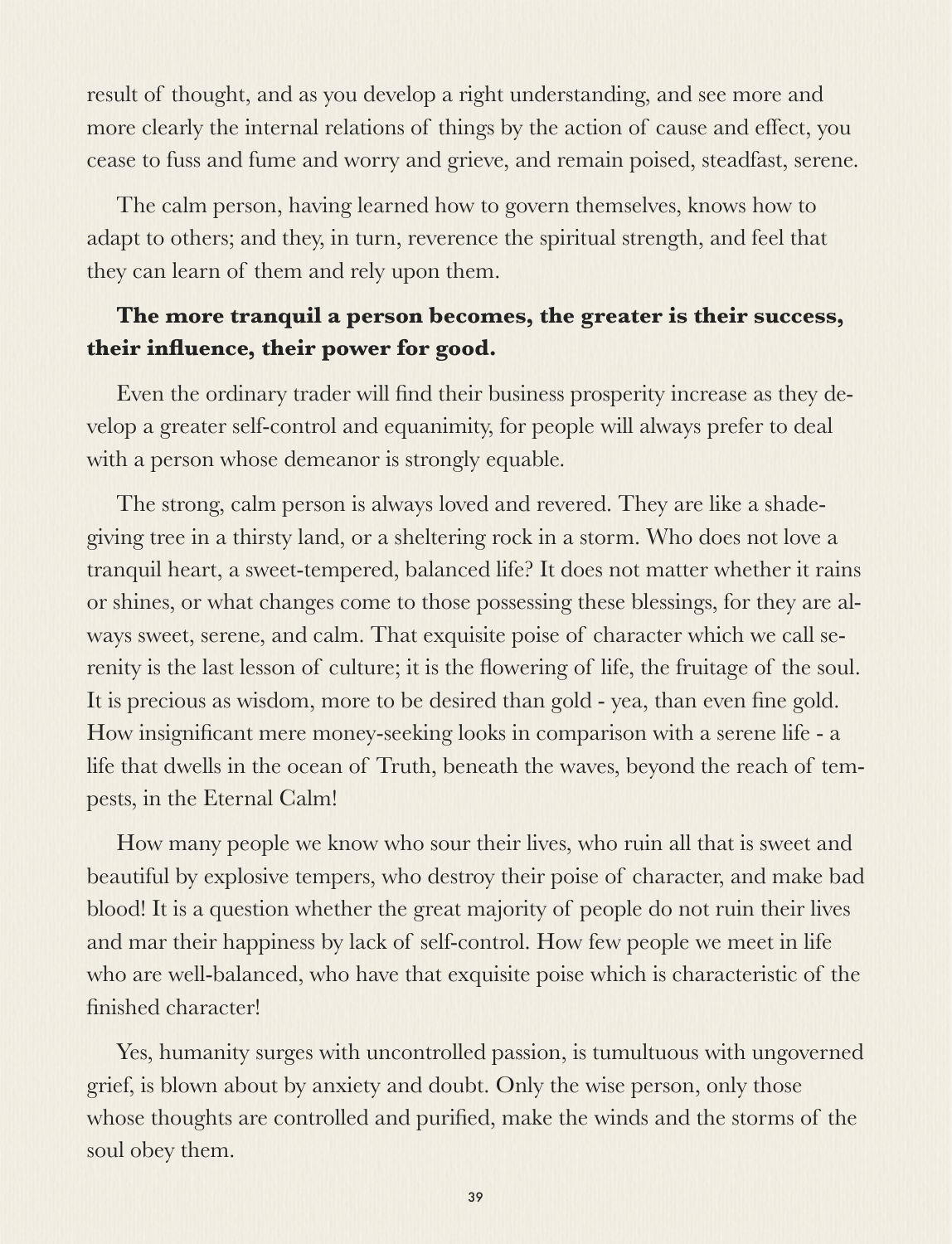Tempest-tossed souls, wherever ye may be, under whatsoever conditions ye may live, know this - in the ocean of life the isles of Blessedness are smiling, and the sunny shore of your ideal awaits your coming.

Keep your hand firmly upon the helm of thought. In the barque of your soul reclines the commanding Master; You are but asleep; wake yourself.

### **Self-control is strength; Right Thought is mastery; Calmness is power.**

Say unto your heart, "Peace, be still!"

Keep your hand firmly upon the helm of thought.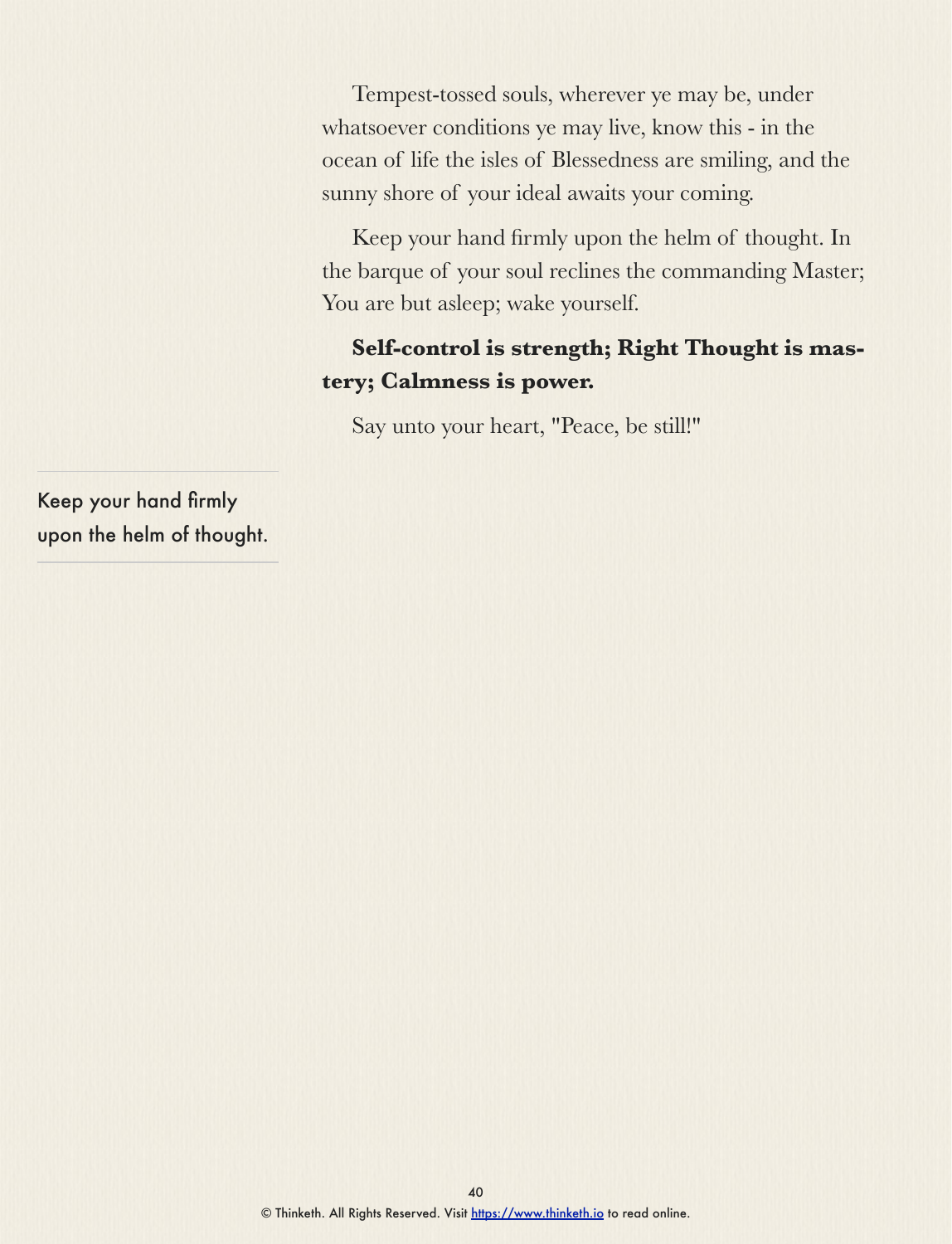### **Chapter 7 - Excerpts & Highlights**

• Calmness of mind is one of the beautiful jewels of wisdom.

• How insignificant mere money-seeking looks in comparison with a serene life - a life that dwells in the ocean of Truth, beneath the waves, beyond the reach of tempests, in the Eternal Calm!

• Humanity surges with uncontrolled passion, is tumultuous with ungoverned grief, is blown about by anxiety and doubt. Only the wise person, only those whose thoughts are controlled and purified, makes the winds and the storms of the soul obey them.

• Self-control is strength; Right Thought is mastery; Calmness is power.

ASPIRE TO BE POISED, STEADFAST AND CALM. SELF-CONTROL IS STRENGTH. RIGHT THOUGHT IS MASTERY. CALMNESS IS POWER. SERENITY AWAITS YOU.